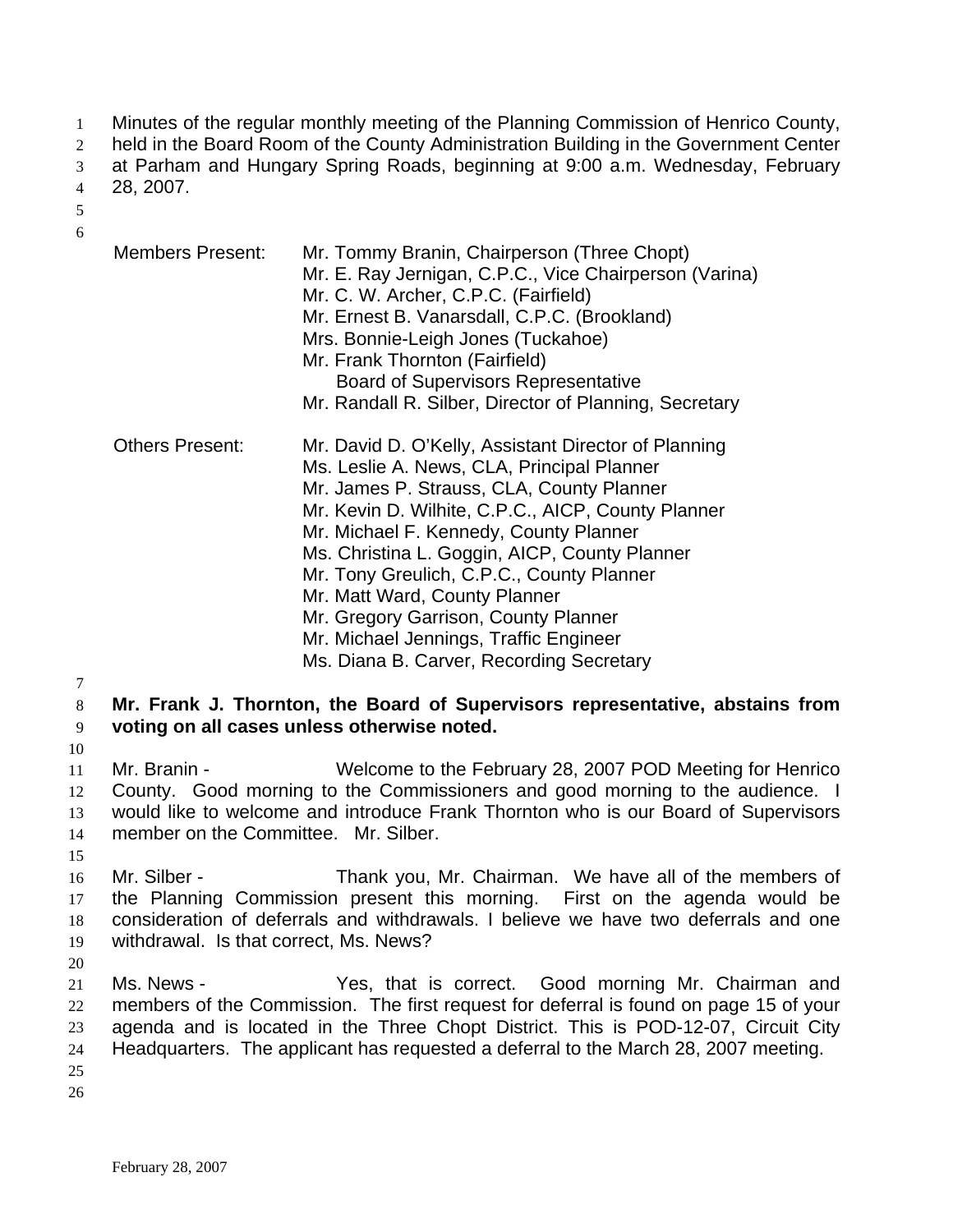#### 28 **PLAN OF DEVELOPMENT**

29

POD-12-07 Circuit City Headquarters Additional Parking – Terminus of Deep Rock Road **Foster & Miller, P.C. for Circuit City Stores, Inc.:**  Request for approval of a plan of development and transitional buffer deviation, as required by Chapter 24, Sections 24-106 and 24-106.2 of the Henrico County Code, to construct a parking lot for an existing building. The 5.20-acre site is located at the terminus of Deep Rock Road, approximately 1,800 feet south of W. Broad Street (U.S. Route 250) on parcel 750-758-0974, part of 7092 and part of 3831. The zoning is M-1C, Light Industrial District (Conditional). County water and sewer. **(Three Chopt)**

30

35

37

- 31 32 33 34 Mr. Branin - The Is there anyone in the audience in opposition to the deferral of POD-12-07, Circuit City Headquarters Additional Parking in the Three Chopt District? No opposition. Then I would like to move for deferral of POD-12-07 to the March 28, 2007 meeting, per the applicant's request.
- 36 Mrs. Jones - Second.
- 38 39 Mr. Branin - **Motion made by Mr. Branin and seconded by Mrs. Jones.** All in favor say aye. All opposed say no. The motion carries.
- 40
- 41 42 At the request of the applicant, the Planning Commission deferred POD-12-07, Circuit City Headquarters Additional Parking, to its March 28, 2007 meeting.
- 43
- 44 45 46 Ms. News - The next item is found on page 22 of your agenda and is located in the Varina District. This is SUB-14-07, Village @ Olde Colony (February 2007 Plan). The applicant is requesting a deferral to the March 28, 2007 meeting.

#### 48 **SUBDIVISION**

49

47

SUB-14-07 Village @ Olde Colony (February 2007 Plan) - Harmony Avenue

**Bay Design Group, P.C. for Shurm Construction, Inc. and Sydney and Sydney Development, LLC:** The 3.5 acre site proposed for a subdivision of 7 single-family homes is located along the south line of Harmony Avenue at the northern terminus of Woodside Street on parcel 803- 696-9576. The zoning is R-3C, One-Family Residence District (Conditional). County water and sewer. **(Varina) 7 Lots** 

- 51 Mr. Branin - The Is there anyone in the audience in opposition to the deferral
- 52 of SUB-14-07, Village @ Olde Colony (February 2007 Plan) in the Varina District? No
- 53 opposition. Mr. Jernigan.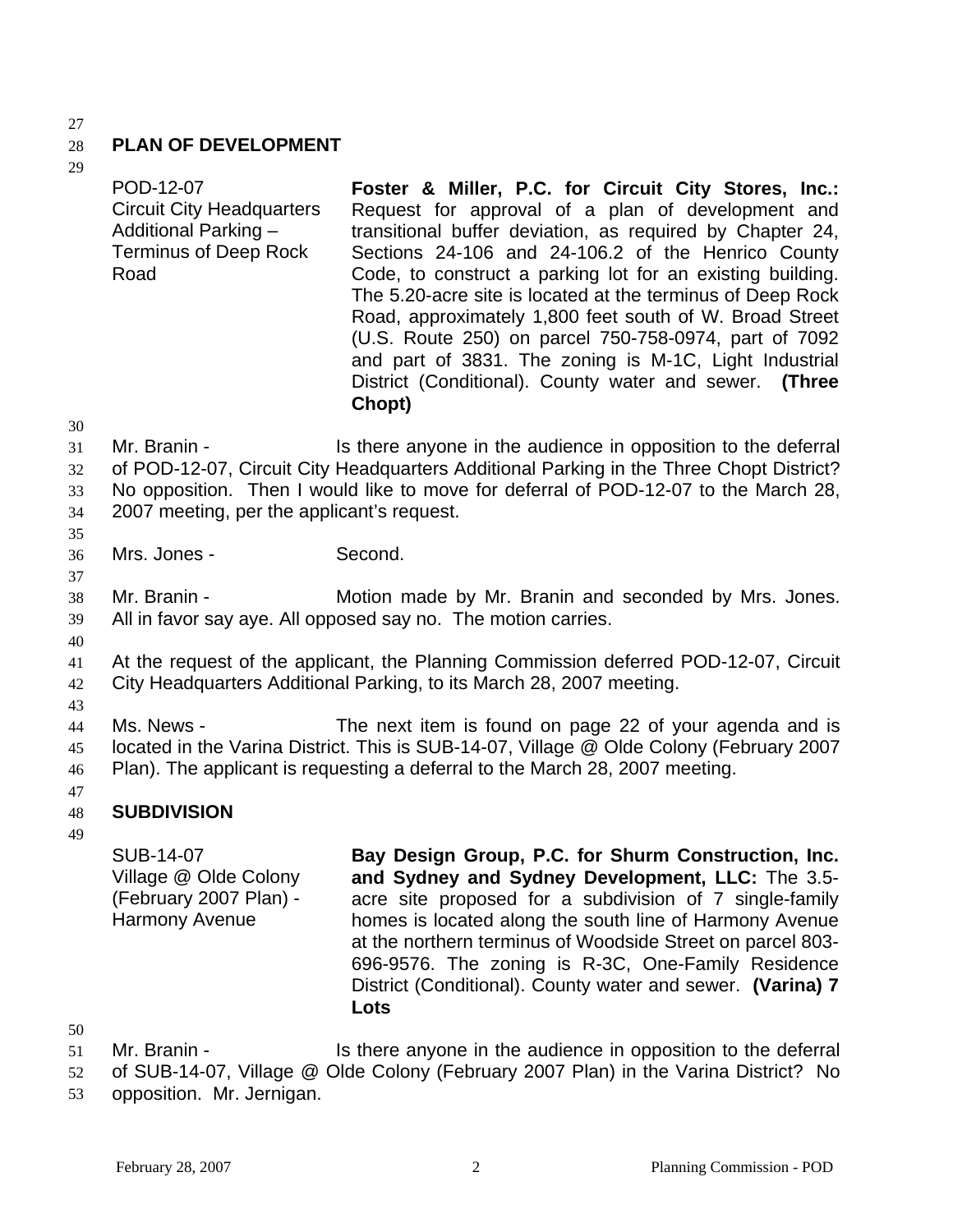55 56 57 58 59 60 61 62 63 64 65 66 67 68 69 70 71 72 73 74 75 76 77 78 79 80 81 82 83 84 85 86 87 88 Mr. Jernigan - Mr. Chairman, with that I move for deferral of SUB-14-07, Village @ Olde Colony (February 2007 Plan) to the March 28, 2007 meeting by request of the applicant. Mrs. Jones - Second. Mr. Branin - **Motion made by Mr. Jernigan and seconded by Mrs. Jones.** All in favor say aye. All opposed say no. The motion carries. At the request of the applicant, the Planning Commission deferred SUB-14-07, Village @ Olde Colony (February 2007 Plan) to its March 28, 2007 meeting. Ms. News - The next item is on page 24 of your agenda and is located in the Varina District. This is SUB-43-06, River Pointe Estates (July 2006 Plan). The applicant has requested a withdrawal of this project. **SUBDIVISION (Deferred from the December 13, 2006 Meeting)**  SUB-43-06 River Pointe Estates (July 2006 Plan) 9051 Deep Bottom Road **Bay Design Group, P.C. for John W. Roberts and Wilton Development Corporation:** The 81-acre site proposed for a subdivision of 43 single-family homes is located on the east line of Deep Bottom Road approximately 650 feet south of Kingsland Road on parcels 829- 676-2890 and 829-678-4054. The zoning is A-1, Agricultural District. County water and sewer. **(Varina) 43 Lots**  Mr. Branin - The Is there anyone in the audience in opposition to the withdrawal of SUB-43-06, River Pointe Estates (July 2006 Plan) in the Varina District? No opposition. Okay, Mr. Jernigan. Mr. Jernigan - Mr. Chairman, I make a motion to withdraw SUB-43-06, River Pointe Estates in the Varina District. Mrs. Jones - Second. Mr. Branin - Motion made by Mr. Jernigan and seconded by Mrs. Jones. All in favor say aye. All opposed say no. That motion carries. At the request of the applicant, the Planning Commission withdrew SUB-43-06, River Pointe Estates (July 2006 Plan), from further consideration by the Commission.

- 89 90 Ms. News - Those are all the items staff has. I understand the Commission may have an item to add to this?
- 91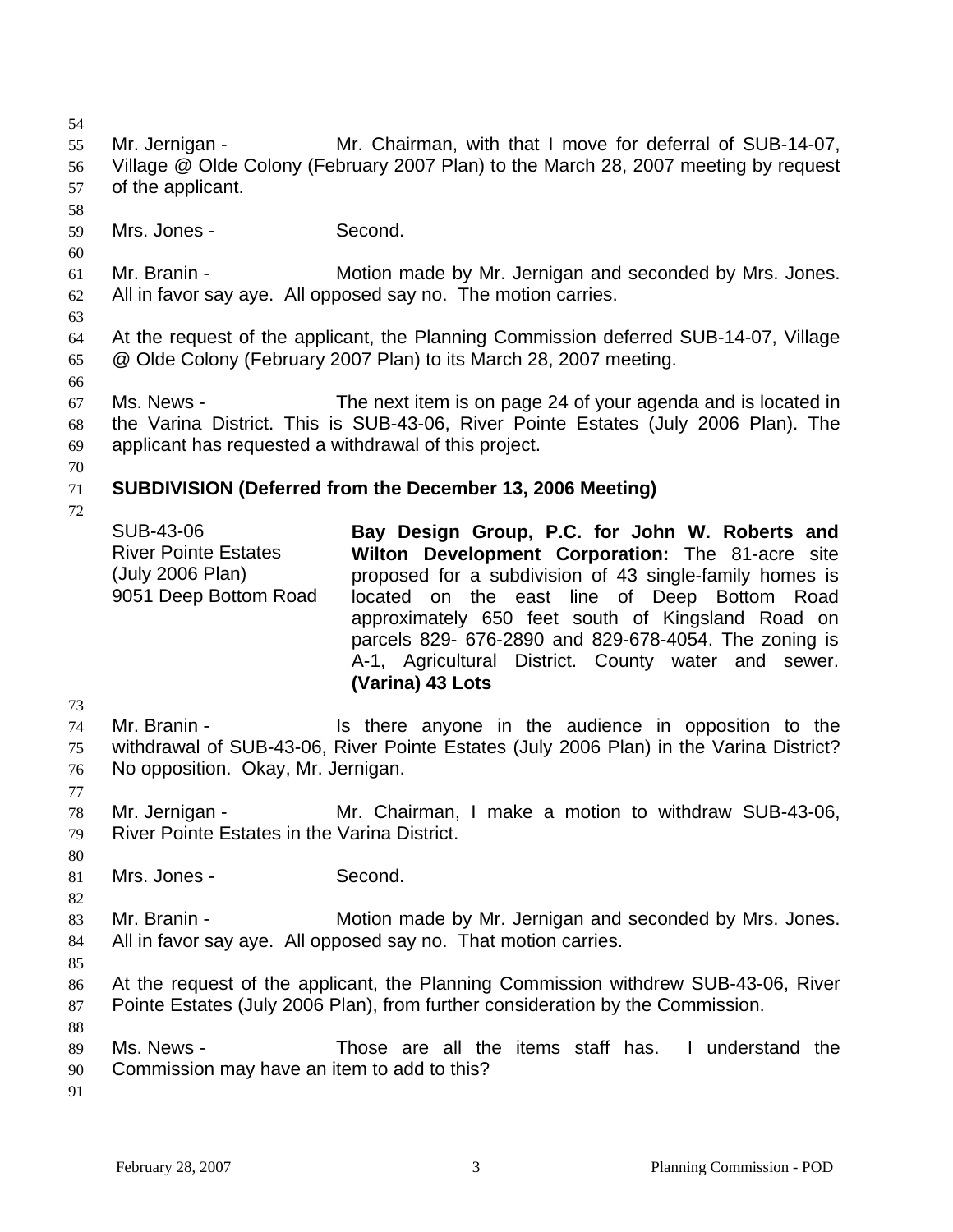Mr. Vanarsdall - I have one. With the permission of the applicant, I'd like to defer POD-3-07, Country Inn & Suites, to the March 28, 2007 meeting. 93

94

#### 95 **PLAN OF DEVELOPMENT (Deferred from the January 24, 2007 Meeting)**

96

POD-3-07 Country Inn & Suites (POD-110-83 Revised) 8006 W. Broad Street **Dean E. Hawkins, ASLA for YSJ, LLC and Monument Hospitality, LLC:** Request for approval of a plan of development as required by Chapter 24, Section 24-106 of the Henrico County Code, to construct a three-story, 43,854 square foot, 74-room hotel. The 1.33-acre site is a portion of the total 2.871 acre site and located in the rear of 8006 W. Broad Street (U.S. Route 250) adjacent to Schrader Road, approximately 900 feet northwest of the intersection of Schrader and Hungary Spring Roads on part of parcel 764-752-4572. The zoning is B-3C, Business District (Conditional). County water and sewer. **(Brookland)** 

97 98

Mrs. Jones - Second.

100 101 Mr. Branin - **Motion made by Mr. Vanarsdall and seconded by Mrs.** Jones. All in favor say aye. All opposed say no. The motion carries.

102

105

99

103 104 At the request of the applicant, the Planning Commission deferred POD-3-07, Country Inn & Suites, to its March 28, 2007 meeting.

106 107 108 109 110 111 112 113 114 115 Mr. Silber - Any other deferrals that the Commission is aware of? All right, let's move on to the expedited agenda. These are items that we place on a separate agenda. These are plans that are somewhat minor in nature. There are no outstanding issues. Staff is recommending approval of these plans. The applicant has agreed to all the annotations on the plan and the conditions recommended by staff. The Planning Commissioner from the district is comfortable with the request, so it's placed on an expedited agenda so it can be heard without a full hearing of the request. If there is opposition to the plan, it would be pulled off the expedited agenda and heard in the order it's found on the full agenda. I believe we have several plans that are on the expedited agenda this morning. Ms. News?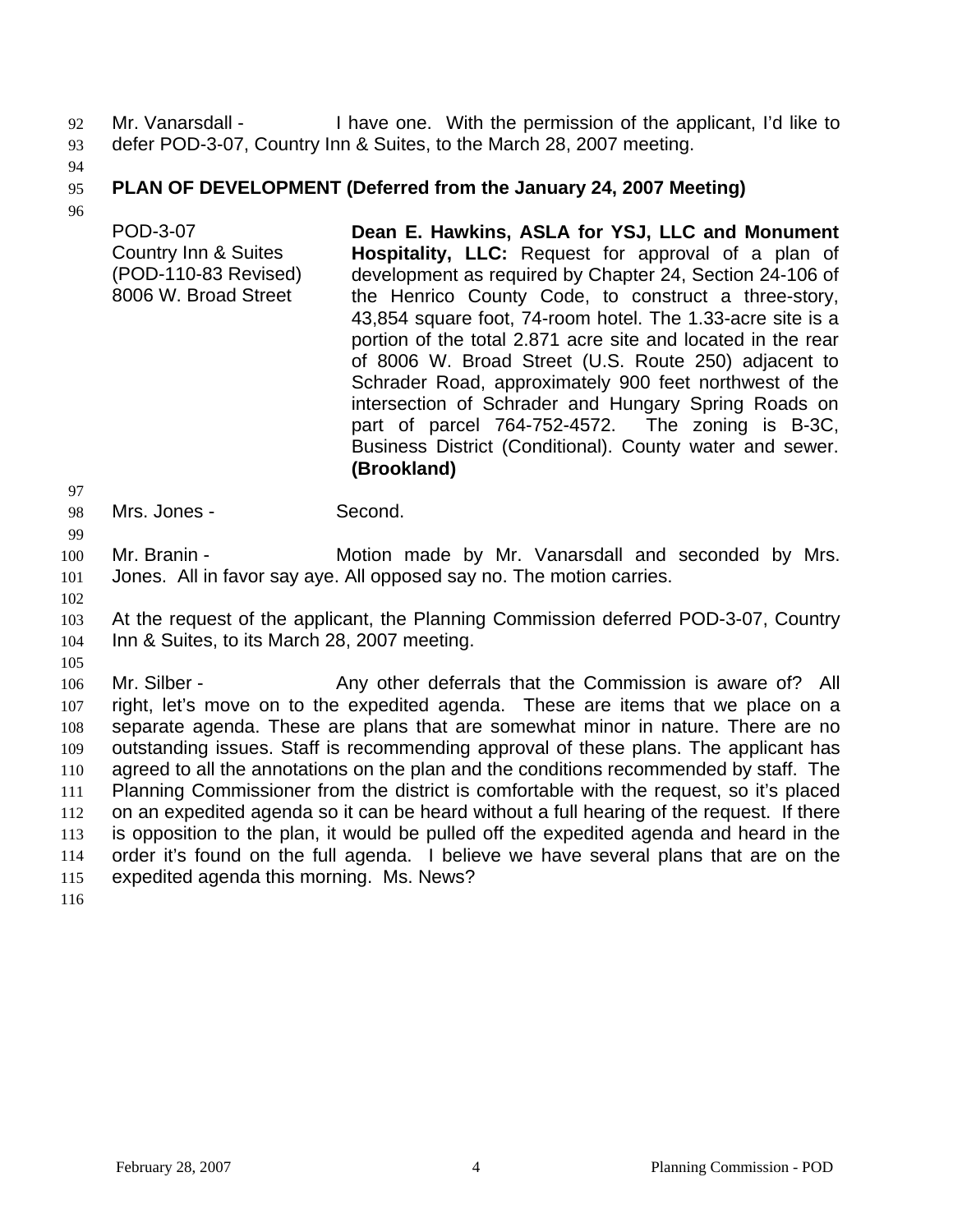Ms. News: Yes, we do. The first item is on page 2 of your agenda and located in the Three Chopt District. This is rezoning case C-16C-07. 117 118

119

## 120 **THREE CHOPT:**

## 121 *Deferred from the February 15, 2007 Meeting.*

122 123 124 125 126 127 **C-16C-07 D. Bryant Gammon for Circuit Virginia Corporation:** Request to amend proffered conditions accepted with Rezoning Case C-6C-93, on Parcel 745-761- 7339, located at the northwest intersection of W. Broad Street (U. S. Route 250) and Old Sadler Road. The applicant proposes to amend Proffer 12 to permit ingress for inventory vehicles from Old Sadler Road. The existing zoning is B-3C Business District (Conditional). The Land Use Plan recommends Commercial Concentration.

- 128
- 129 130 131 Mr. Branin - Is there anyone in the audience in opposition to rezoning case C-16C-07? No opposition. With that, I'd like to move that C-16C-07 be approved on the expedited agenda to move forward to the Board of Supervisors.
- 132

137

142

133 Mr. Jernigan - Second.

134 135 136 Mr. Branin - **Motion made by Mr. Branin and seconded by Mr. Jernigan.** All in favor say aye. All opposed say no. That motion carries.

138 **REASON:** Acting on a motion by Mr. Branin, seconded by Mr. Jernigan, the Planning Commission voted 5-0 to recommend the Board of Supervisors **grant** the request because the proposed proffer amendment is reasonable and would not greatly reduce the original intended purpose of the proffers. 139 140 141

143 144 145 146 147 148 149 Ms. News - The next item is on page 3 of your agenda and is located in the Brookland District. This is a Transfer of Approval, POD-78-84, The Mark at Maple Run Apartments. There is an addendum item on page 1 of your addendum. The addendum contains revised condition #1, which changes the date to address deficiencies, and additional conditions #2 and #3 addressing storage of materials used for repair work and painting of railings as needed for the building units. Staff can recommend approval.

150

#### 151 **TRANSFER OF APPROVAL**

152

TOA POD-78-84 The Mark at Maple Run Apartments (Formerly Ward Run Apartments) – 5604 Hungary Spring Road

**Troy Balkema for Q Maple LLC, known as Quadrangle Development Corporation:** Request for approval of a transfer of approval, as required by Chapter 24, Section 24-106 of the Henrico County Code, from Ward Run Apartments and River Woods Partners, L.P. to Q Maple, LLC. The 18.525-acre site is located on the west side of Hungary Spring Road across from Hermitage High School on parcel 766-755-3768. The zoning is R-5, General Residence District. County water and sewer. **(Brookland)**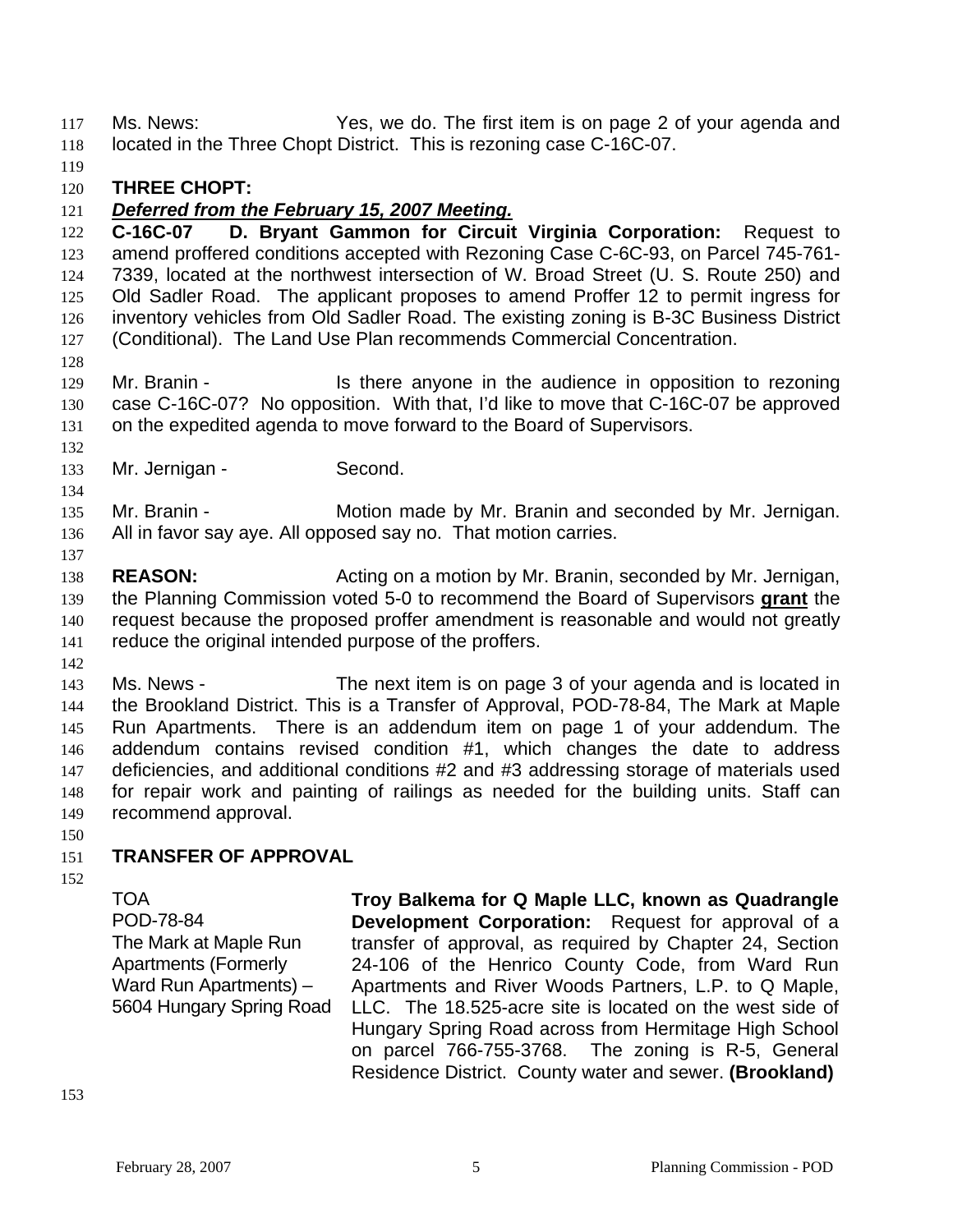158 159 160 161 162 163 164 165 166 167 168 169 170 171 172 Mr. Vanarsdall - The lowe that the transfer of approval request for POD-78-84 be approved on the expedited agenda with condition 1, and then 2 and 3 added on the addendum. Mr. Jernigan - Second. Mr. Branin - The Motion made by Mr. Vanarsdall and seconded by Mr. Jernigan. All in favor say aye. All opposed say no. The motion carries. The Planning Commission approved the transfer of approval request for POD-78-84, The Mark at Maple Run Apartments from Ward Run Apartments and River Woods Partners, L.P. to Q Maple, LLC. subject to the standard and added conditions previously approved and the following additional conditions: 1. The site deficiencies, as identified in the inspection reports, dated December 22, 2006 and January 22, 2007 shall be corrected by **July 6, 2007 July 4, 2007** or a bond shall be posted. 173 174 176 177 178 179 180 181 182 183 184 185 186 175 2. All materials will be stored inside the maintenance shed unless being currently utilized for repair work. 3. The metal railings of the exterior stairs leading to the units located on the second floor will be repainted or repaired as necessary. Ms. News - The next item is on page 4 of your agenda, a Landscape and Lighting Plan, LP/POD-6-07, Flagstop Car Wash at Staples Mill in the Brookland District. Staff recommends approval. **LANDSCAPE AND LIGHTING PLAN**  LP/POD-7-06 Flagstop Car Wash @ Staples Mill – 8833 Staples Mill Road **Balzer & Associates, P.C. for Flagstop Corporation:**  Request for approval of a landscape and lighting plan as required by Chapter 24, Sections 24-106 and 24-106.2 of the Henrico County Code. The 2.15-acre site is located at Staples Mill Road and Landmark Road on the western side of Landmark Road on parcel 769-756-9510. The zoning is M-1, Light Industrial District. County water and sewer. **(Brookland)**

Mr. Branin - The Is there anyone in the audience in opposition to the transfer of approval request for POD-78-84, The Mark at Maple Run Apartments (Formerly Ward

Run Apartments)? No opposition. Mr. Vanarsdall.

187

188 Mr. Branin - The Is there anyone in the audience in opposition to the landscape and lighting plan for LP/POD-7-06, Flagstop Car Wash @ Staples Mill? No

189 opposition. Mr. Vanarsdall?

190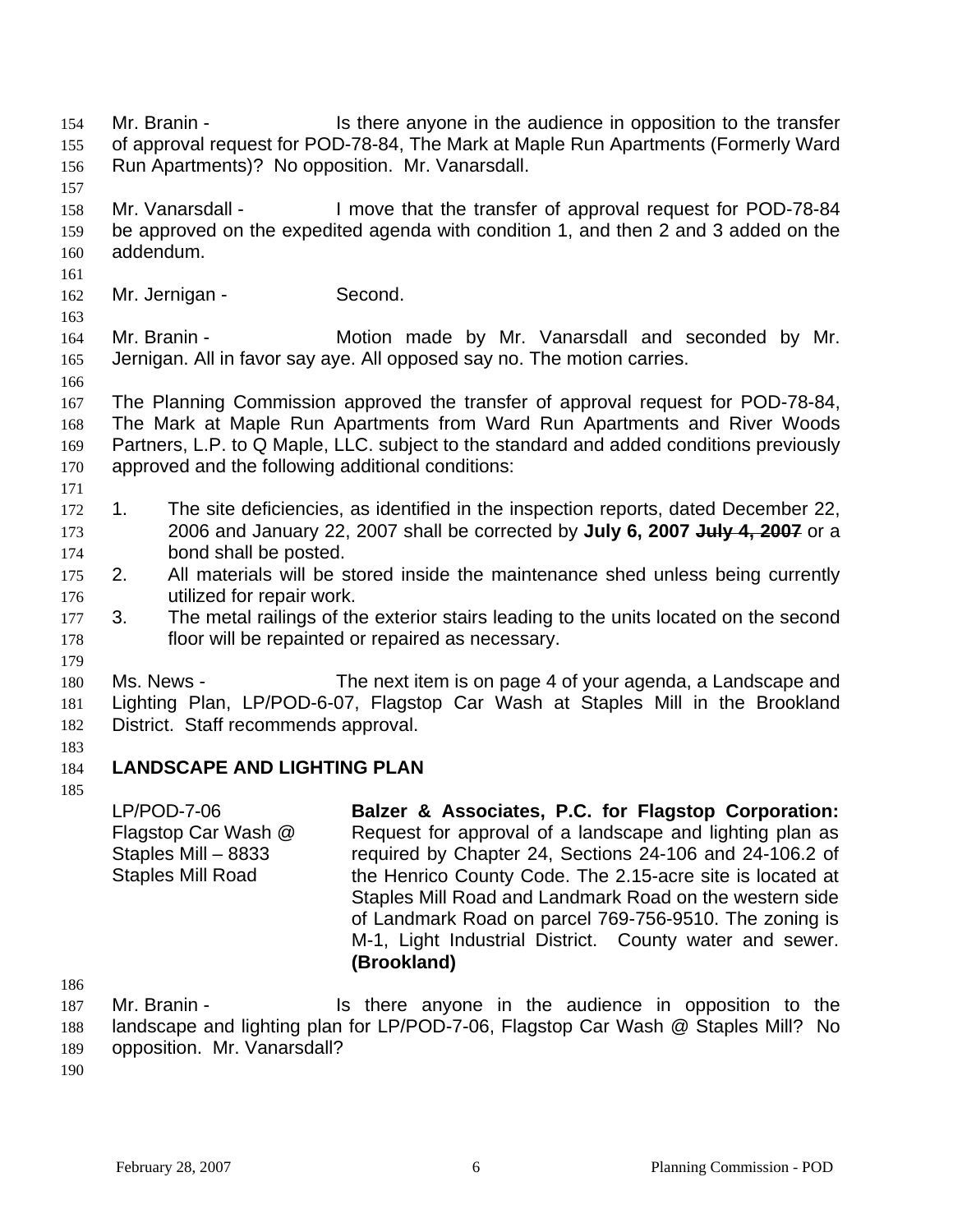Mr. Vanarsdall - I move that LP/POD-7-06, Flagstop Car Wash, be approved on the expedited agenda, subject to annotations on the plan and the standard conditions for landscape and lighting plans. 191 192 193

195 Mr. Archer - Second.

197 198 Mr. Branin - Motion made by Mr. Vanarsdall and seconded by Mr. Archer. All in favor say aye. All opposed say no. The motions carries.

199

194

196

200 201 202 The Planning Commission approved the landscape and lighting plan for LP/POD-7-06, Flagstop Car Wash at Staples Mill Road, subject to the annotations on the plan and the standard conditions attached to these minutes for landscape and lighting plans.

203

204 205 206 207 208 209 210 211 Ms. News - The next item is on page 10 of your agenda and is located in the Three Chopt District. This is POD-65-06. There is an addendum item on page 2 of your addendum, which indicates that there is a revised plan including planter details, which addresses staff's concerns regarding the limits of the outdoor display. There are also added conditions #38 and #39 in the addendum, which address storage in cargo containers and violation of the approved exterior display limits. I would also like to add that there has been a change to added condition #38. The applicant would like to removed the words "in trailers or."

212

#### 213 **PLAN OF DEVELOPMENT (Deferred from the January 24, 2007 Meeting)**

214

POD-65-06 Lowe's @ Short Pump Plaza – Garden Center **Expansion** (POD-85-97 Revised) **McKinney & Company for Lowe's Home Centers, Inc.:**  Request for approval of a plan of development, as required by Chapter 24, Sections 24-106 and 24-56 of the Henrico County Code, for approval of the outside display of merchandise and an expansion of an existing garden center for an existing Lowe's home improvement store. The 16.21-acre site is located in the Short Pump Plaza Shopping Center on parcel 740-763-6239. The zoning is B-3C, Business District (Conditional) and WBSO (West Broad Street Overlay) District. County water and sewer. **(Three Chopt)** 

215

216 217 218 219 Mr. Branin - The Is there anyone in audience in opposition to POD-65-06, Lowe's @ Short Pump Plaza – Garden Center Expansion? No opposition. With that, I'd like to move for approval of POD-65-06 on the expedited agenda with annotations to the plans including conditions 38 and 39.

220 221

- Mr. Jernigan Second.
- 223 224 Mr. Branin - Motion made by Mr. Branin and seconded by Mr. Jernigan. All in favor say aye. All opposed say no. The motion carries.
- 225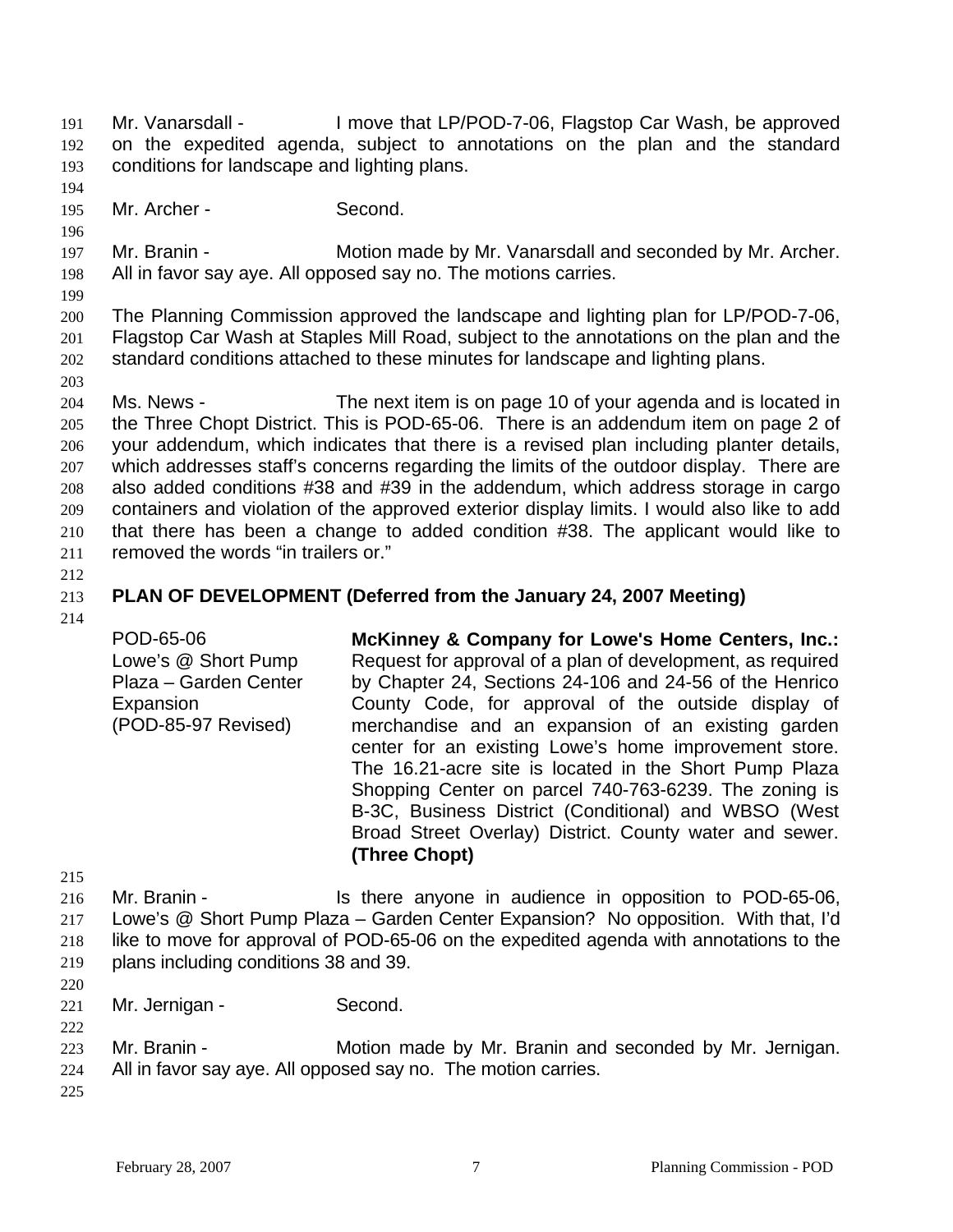- The Planning Commission approved POD-65-06, Lowe's at Short Pump Plaza, Garden Center Expansion, subject to the annotations on the plans, the standard conditions attached to these minutes for developments of this type, the additional conditions previously approved and the following added conditions: 226 227 228 229
- 230
- 231 38. There shall be no outdoor storage in trailers or in moveable storage containers.
- 232 39. If the County observes violations of limits of outdoor display areas or relocations of planters, staff will require that the applicant file a revised plan for approval by the Planning Commission. 233 234
- 235

236 237 238 239 240 241 242 Ms. News - The next item is on page 13 of your agenda and is located in the Three Chopt District. This is POD-8-07, Henrico Doctor's Hospital, Medical Office Building at the Forest Campus. There is an addendum item on page 4 of the addendum, which includes a revised recommendation for approval indicating that there's a revised plan in your addendum that addresses the change in floor plans and the setbacks from the eastern property line, and added condition #38. Staff can recommend approval.

243

#### 244 **PLAN OF DEVELOPMENT**

245

POD-8-07 Henrico Doctors Hospital – MOB – Forest Campus Medical Office Building 1528 Honeygrove Drive **Foster and Miller, P.C. for Henrico Doctors Hospital, Forest Campus Property, LLC:** Request for approval of a plan of development, as required by Chapter 24, Section 24-106 of the Henrico County Code, to construct a fourstory, 95,000 square foot medical office building. The 8.85 acre site is located on the south line of Forest Avenue, approximately 1,300 feet west of Skipwith Road on parcel 760-744-1480.The zoning is O-3C, Office District (Conditional). County water and sewer. **(Three Chopt)**

247 248 249 250 Mr. Branin - Is there anyone in the audience in opposition to POD-8-07, Henrico Doctors Hospital – MOB – Forest Campus? No opposition. With that, I'd like to move for approval of POD-8-07 on the expedited agenda with conditions 24 through 37 and on the addendum additional condition #38.

251 252

246

- Mr. Jernigan Second.
- 253 254 255 Mr. Branin - Motion made by Mr. Branin and seconded by Mr. Jernigan. All in favor say aye. All opposed say no. The motion carries.
- 256

257 258 259 260 The Planning Commission approved POD-8-07, Henrico Doctor's Hospital, Forest Campus Medical Office Building, subject to the annotations on the plans, the standard conditions attached to these minutes for developments of this type, and the following additional conditions: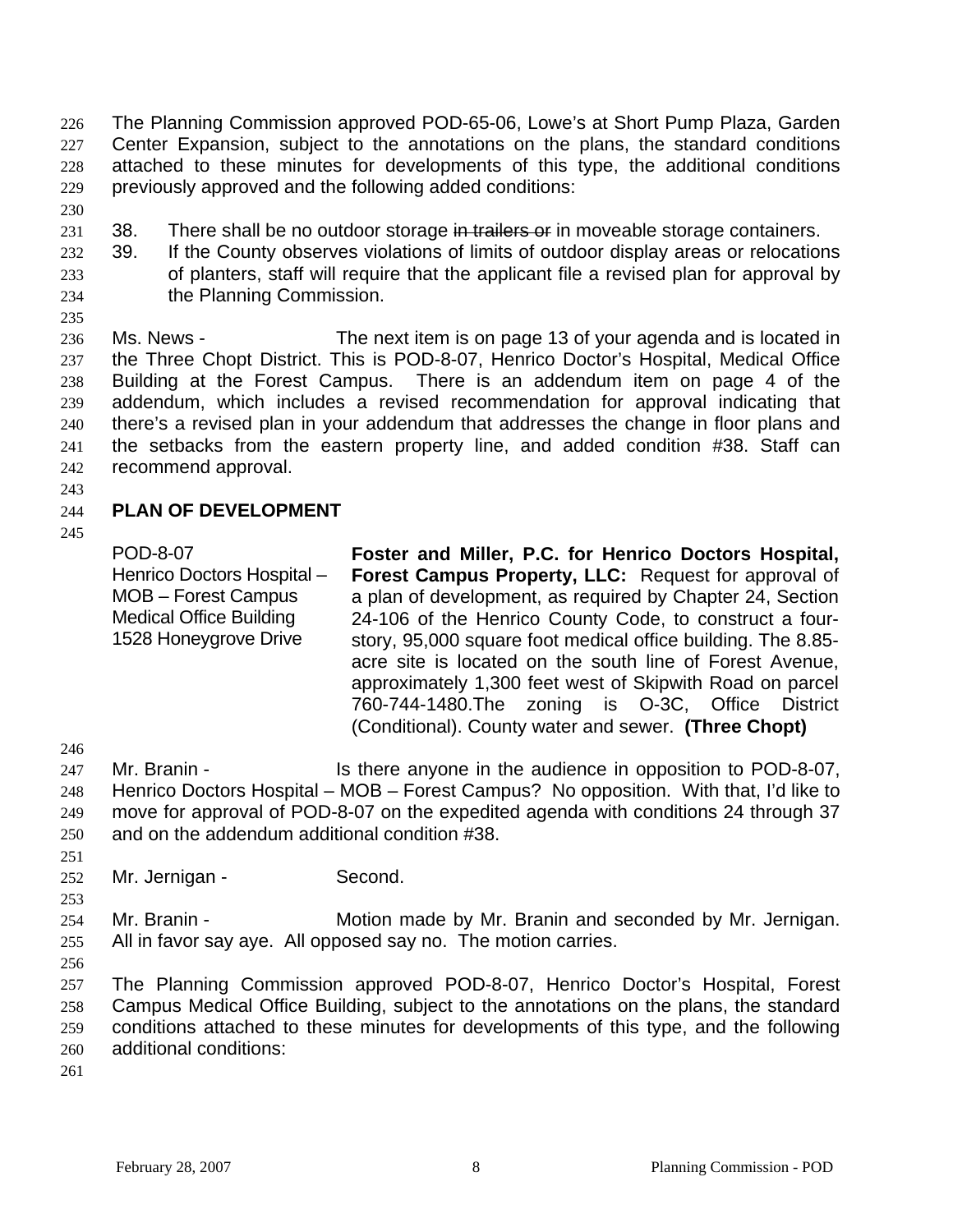- 24. The right-of-way for widening of Forest Avenue as shown on approved plans shall be dedicated to the County prior to any occupancy permits being issued. The right-of-way dedication plat and any other required information shall be submitted to the County Real Property Agent at least sixty (60) days prior to requesting occupancy permits. 262 263 264 265 266
- 267 268 269 270 271 25. The easements for drainage and utilities as shown on approved plans shall be granted to the County in a form acceptable to the County Attorney prior to any occupancy permits being issued. The easement plats and any other required information shall be submitted to the County Real Property Agent at least sixty (60) days prior to requesting occupancy permits.
- 272 273 274 275 276 26. The limits and elevations of the 100-year frequency flood shall be conspicuously noted on the plan "Limits of 100 Year Floodplain." In addition, the delineated 100-year floodplain must be labeled "Variable Width Drainage and Utility Easement." The easement shall be granted to the County prior to the issuance of any occupancy permits.
- 277 278 27. The developer shall provide fire hydrants as required by the Department of Public Utilities and Division of Fire.
- 279 280 28. A standard concrete sidewalk shall be provided along the south side of Forest Avenue.
- 281 29. Outside storage shall not be permitted.
- 282 283 30. The proffers approved as a part of zoning case C-48C-06 shall be incorporated in this approval.
- 284 285 286 31. Any necessary off-site drainage and/or water and sewer easements must be obtained in a form acceptable to the County Attorney prior to final approval of the construction plans.
- 287 288 289 32. Deviations from County standards for pavement, curb or curb and gutter design shall be approved by the County Engineer prior to final approval of the construction plans by the Department of Public Works.
- 290 291 33. Storm water retention, based on the 50-10 concept, shall be incorporated into the drainage plans.
- 292 293 294 34. Insurance Services Office (ISO) calculations must be included with the plans and contracts and must be approved by the Department of Public Utilities prior to the issuance of a building permit.
- 295 296 297 35. Approval of the construction plans by the Department of Public Works does not establish the curb and gutter elevations along the Henrico County maintained rightof-way. The elevations will be set by Henrico County.
- 298 299 300 301 302 36. The location of all existing and proposed utility and mechanical equipment (including HVAC units, electric meters, junction and accessory boxes, transformers, and generators) shall be identified on the landscape plans. All equipment shall be screened by such measures as determined appropriate by the Director of Planning or the Planning Commission at the time of plan approval**.**
- 303 304 305 306 307 37. A note in bold lettering shall be provided on the erosion control plan indicating that sediment basins or traps located within buildable areas or building pads shall be reclaimed with engineered fill. All materials shall be deposited and compacted in accordance with the applicable sections of the state building code and geotechnical guidelines established by the engineer. An engineer's report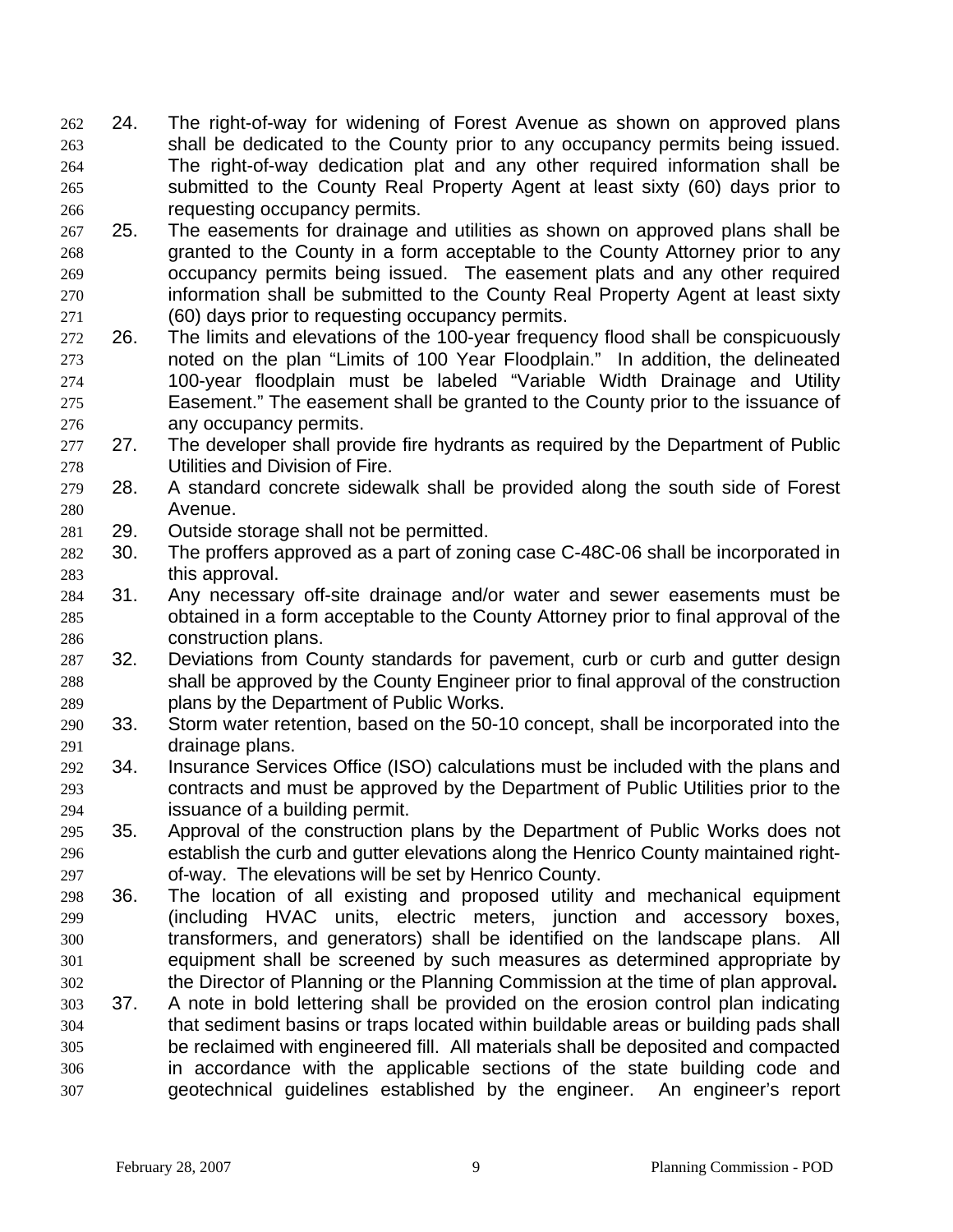certifying the suitability of the fill materials and its compaction shall be submitted for review and approval by the Director of Planning and Director of Public Works and the Building Official prior to the issuance of any building permit(s) on the affected sites. 308 309 310 311

- 312 313 314 315 38. A certificate of occupancy for the medical office building will not be issued until some or all of the immediately adjacent R-6 property used for hospital purposes is rezoned to Office or Business zoning. The rezoning case will be filed within 60 days of approval of the plan of development by the Planning Commission.
- 316

317 318 Ms. News - The next item is on page 16 of your agenda and is located in the Varina District. This is POD-10-07, Kings Ridge II. Staff recommends approval.

- 320 **PLAN OF DEVELOPMENT**
- 321

319

POD-10-07 Kings Ridge II – Dabbs House Road and Old Richmond Road (POD-62-04 Revised) **Engineering Design Associates for Kingsridge 200, LLC:** Request for approval of a plan of development, as required by Chapter 24, Section 24-106 of the Henrico County Code, to construct 54 two-story townhome units for sale. The 5.78-acre site is located on the south side of Concept Road 140-2 between Dabbs House Road and Laburnum Avenue on part of parcel 809-726-1917. The zoning is R-5, General Residence District. County water and sewer. **(Varina)**

322

325

330

332

323 324 Mr. Branin - The Is there anyone in the audience in opposition to POD-10-07, Kings Ridge II? No opposition. Mr. Jernigan.

326 327 328 329 Mr. Jernigan - Mr. Chairman, I move for approval of POD-10-07, Kings Ridge II, on the expedited agenda, subject to the annotations on the plans, the standard conditions for developments of this type, and the following additional conditions, #9 amended, #11 amended, and 24 through 38.

331 Mr. Vanarsdall - Second.

333 334 Mr. Branin - **Motion by Mr. Jernigan and seconded by Mr. Vanarsdall. All in** favor say aye. All opposed say no. The motion carries.

335

336 337 338 The Planning Commission approved POD-10-07, Kings Ridge II, subject to annotations on the plans, the standard conditions attached to these minutes for developments of this type, and the following additional conditions:

- 339
- 340 341 342 9. **AMENDED** - A detailed landscaping plan shall be submitted to the Department of Planning for review and Planning Commission approval prior to the issuance of any occupancy permits.
- 344 343 11. **AMENDED** - Prior to the installation of the site lighting equipment, a plan including depictions of light spread and intensity diagrams, and fixture and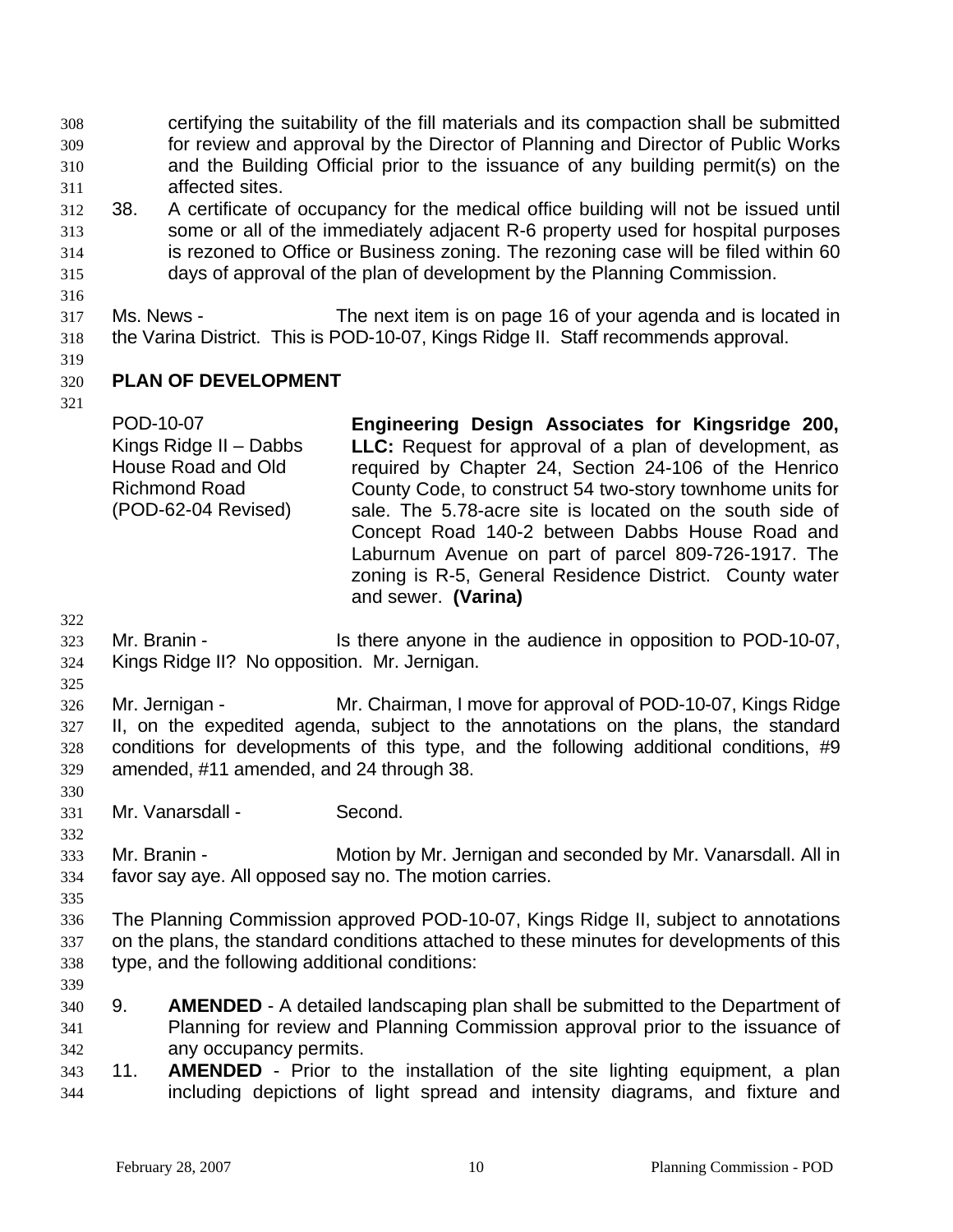specifications and mounting height details shall be submitted for Department of Planning review and Planning Commission approval. 345 346

- 348 349 350 351 347 24. The right-of-way for widening of Concept Road 140-2 as shown on approved plans shall be dedicated to the County prior to any occupancy permits being issued. The right-of-way dedication plat and any other required information shall be submitted to the County Real Property Agent at least sixty (60) days prior to requesting occupancy permits.
- 353 354 355 356 352 25. The easements for drainage and utilities as shown on approved plans shall be granted to the County in a form acceptable to the County Attorney prior to any occupancy permits being issued. The easement plats and any other required information shall be submitted to the County Real Property Agent at least sixty (60) days prior to requesting occupancy permits.
- 358 359 360 361 357 26. The limits and elevations of the 100-year frequency flood shall be conspicuously noted on the plan "Limits of 100 Year Floodplain." In addition, the delineated 100-year floodplain must be labeled "Variable Width Drainage and Utility Easement." The easement shall be granted to the County prior to the issuance of any occupancy permits.
- 363 362 27. The developer shall provide fire hydrants as required by the Department of Public Utilities and Division of Fire.
- 365 366 364 28. Any necessary off-site drainage and/or water and sewer easements must be obtained in a form acceptable to the County Attorney prior to final approval of the construction plans.
- 368 369 367 29. Deviations from County standards for pavement, curb or curb and gutter design shall be approved by the County Engineer prior to final approval of the construction plans by the Department of Public Works.
- 371 372 373 374 375 376 377 378 370 30. The pavement shall be of an SM-2A type and shall be constructed in accordance with County standard and specifications. The developer shall post a defect bond for all pavement with the Department of Planning - the exact type, amount and implementation shall be determined by the Director of Planning, to protect the interest of the members of the Homeowners Association. The defect bond shall remain in effect for a period of three years from the date of the issuance of the final occupancy permit. Prior to the issuance of the last Certificate of Occupancy, a professional engineer must certify that the roads have been designed and constructed in accordance with County standards.
- 380 379 31. Storm water retention, based on the 50-10 concept, shall be incorporated into the drainage plans.
- 382 383 381 32. Insurance Services Office (ISO) calculations must be included with the plans and contracts and must be approved by the Department of Public Utilities prior to the issuance of a building permit.
- 385 386 384 33. Approval of the construction plans by the Department of Public Works does not establish the curb and gutter elevations along the Henrico County maintained right-of-way. The elevations will be set by Henrico County.
- 388 389 387 34. The conceptual master plan, as submitted with this application, is for planning and information purposes only. All subsequent detailed plans of development and construction plans needed to implement this conceptual plan may be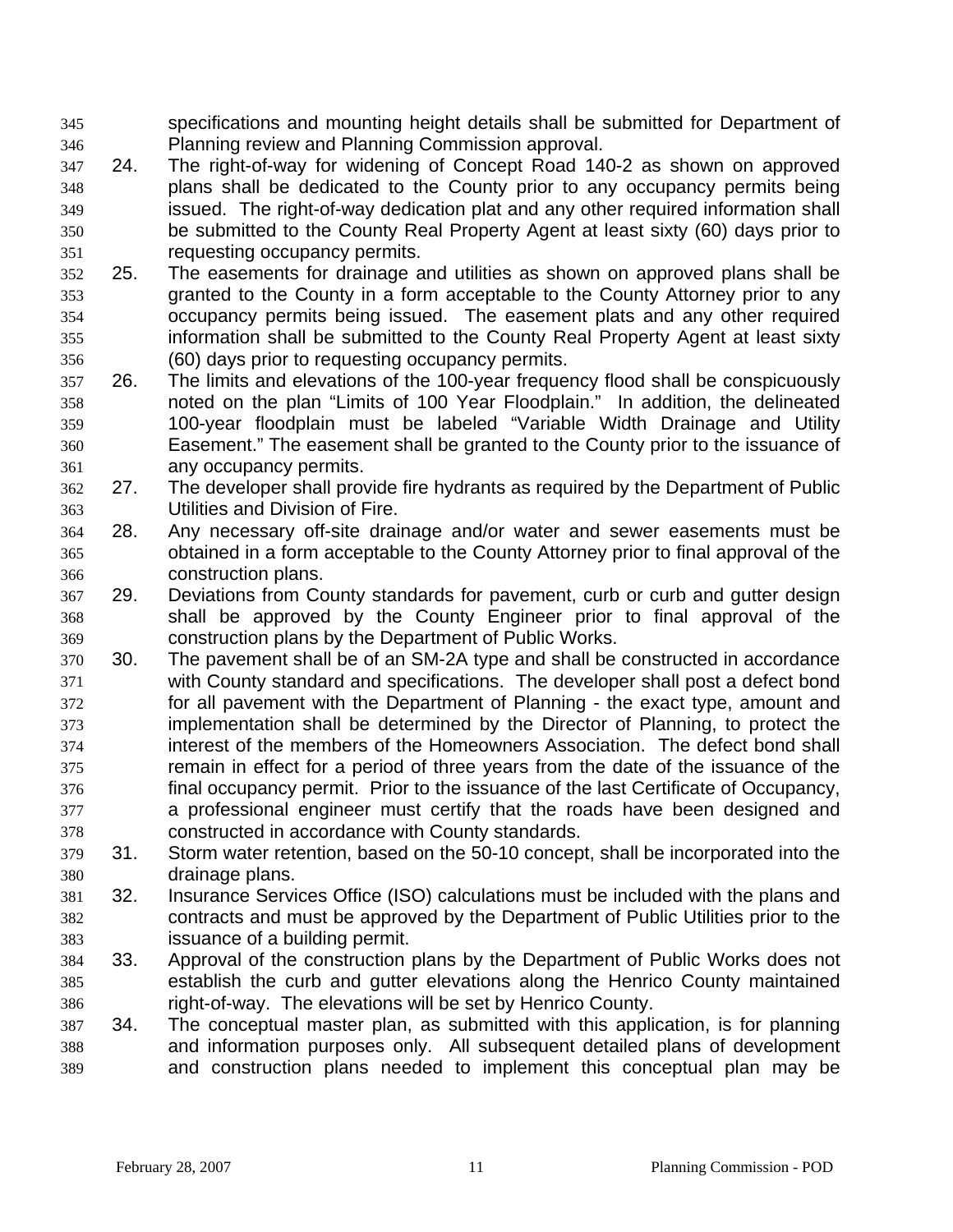- 390
- 391
- 393 394 395 396 392 35. The location of all existing and proposed utility and mechanical equipment (including HVAC units, electric meters, junction and accessory boxes, transformers, and generators) shall be identified on the landscape plans. All equipment shall be screened by such measures as determined appropriate by the Director of Planning or the Planning Commission at the time of plan approval**.** 397 36. The unit house numbers shall be visible from the parking areas and drives.
- 399 400 401 402 398 37. The names of streets, drives, courts and parking areas shall be approved by the Richmond Regional Planning District Commission and such names shall be included on the construction plans prior to their approval. The standard street name signs shall be ordered from the County and installed prior to any occupancy permit approval.
- 404 405 406 403 38. Each building shall have a minimum of one unit with a brick front. Brick veneer foundations shall be provided for all buildings. Each interior end unit shall have a minimum of two double windows, and end units facing streets or drives shall have a bay window.
- 408 409 410 411 412 Ms. News - The next item is on page 18 of your agenda and is located in the Varina District. This is POD-66-06, Easthampton Townhomes. There is an addendum item on page 5 of your addendum. The addendum includes a revised annotated plan addressing the floodplain and BMP issues and providing the required right-of-way dedication and staff can recommend approval.
- 413 414

## **PLAN OF DEVELOPMENT (Deferred from the January 24, 2007 Meeting)**

- 415 POD-66-06 Easthampton Townhomes – S. Kalmia Street and E. Jerald Street **Engineering Design Associates for Extra Enterprises Construction & Development, LLC:** Request for approval of a plan of development, as required by Chapter 24, Section 24-106 of the Henrico County Code, to construct 44, two-story, 1440 square feet townhouse for sale units totaling 63,360 square feet. The 6.58-acre site is located at the southeast intersection of S. Kalmia Avenue and E. Jerald Street on parcel 822-722-0609. The zoning is RTHC, Residential Townhouse District. County water and sewer. **(Varina)**
- 416
- 417 418 Mr. Branin - Is there anyone in the audience in opposition to POD-66-06, Easthampton Townhomes? No opposition. Mr. Jernigan.
- 419
- 420 421 422 Mr. Jernigan - Mr. Chairman, I move for approval of POD-66-06 on the expedited agenda subject to the standard conditions for developments of this type and the following additional conditions #24 through #44, and the addendum, the recommendation
- 423 by staff.
- 424
- 425 Mr. Vanarsdall - Second.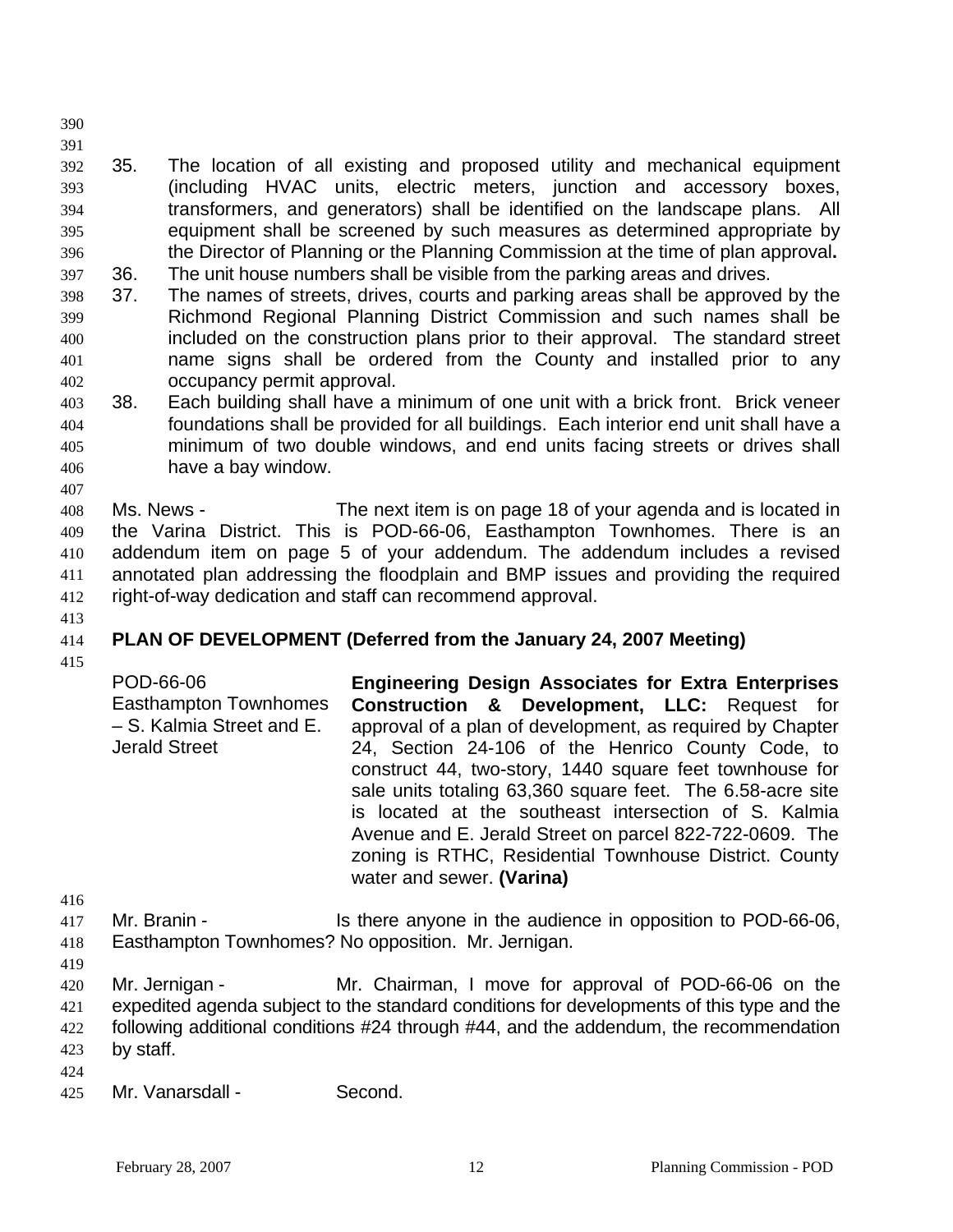427 428 Mr. Branin - The Motion made by Mr. Jernigan and seconded by Mr. Vanarsdall. All in favor say aye. All opposed say no. This motion carries.

- 429 430 431 432 The Planning Commission approved POD-66-06, Easthampton Townhomes, subject to the annotations on the plans, the standard conditions attached to these minutes for developments of this type, and the following additional conditions:
- 433

- 435 434 24. The subdivision plat for Easthampton Townhomes shall be recorded before any building permits are issued.
- 437 438 439 440 436 25. The easements for drainage and utilities as shown on approved plans shall be granted to the County in a form acceptable to the County Attorney prior to any occupancy permits being issued. The easement plats and any other required information shall be submitted to the County Real Property Agent at least sixty (60) days prior to requesting occupancy permits.
- 442 443 444 445 441 26. The limits and elevations of the 100-year frequency flood shall be conspicuously noted on the plan "Limits of 100 Year Floodplain." In addition, the delineated 100-year floodplain must be labeled "Variable Width Drainage and Utility Easement." The easement shall be granted to the County prior to the issuance of any occupancy permits.
- 447 448 449 446 27. A notice of completion form, certifying that the requirements of the Virginia Department of Transportation entrances permit have been completed, shall be submitted to the Department of Planning prior to any occupancy permits being issued.
- 451 450 28. The developer shall provide fire hydrants as required by the Department of Public Utilities and Division of Fire.
- 453 454 452 29. Prior to issuance of a certificate of occupancy for any building in this development, the engineer of record shall certify that the site has been graded in accordance with the approved grading plans.
- 456 455 30. A standard concrete sidewalk shall be provided along the south side of Jerald Street.
- 457 458 31. The proffers approved as a part of zoning case C-23C-06 shall be incorporated in this approval.
- 460 461 462 459 32. All exterior lighting fixtures shall be designed and arranged so the source of light is not visible from the roadways or adjacent residential properties. The lighting shall be low intensity, residential in character, and the height or standards shall not exceed 15 feet.
- 463 33. Prior to issuance of a building permit, the developer must furnish a letter from Dominion Virginia Power stating that this proposed development does not conflict with their facilities. 464 465
- 467 468 466 34. Any necessary off-site drainage and/or water and sewer easements must be obtained in a form acceptable to the County Attorney prior to final approval of the construction plans.
- 470 471 469 35. Deviations from County standards for pavement, curb or curb and gutter design shall be approved by the County Engineer prior to final approval of the construction plans by the Department of Public Works.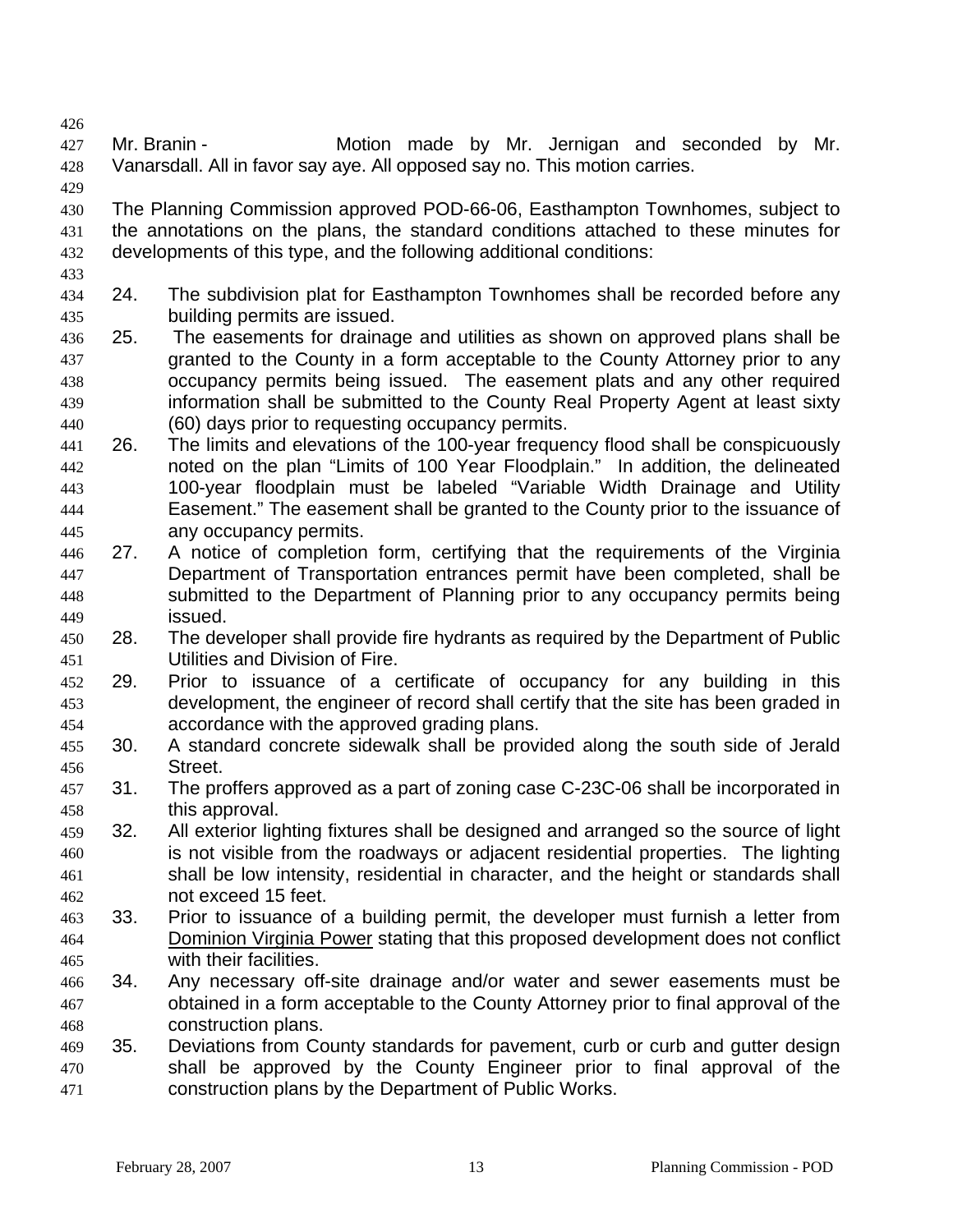- 472 36. The pavement shall be of an SM-2A type and shall be constructed in accordance with County standard and specifications. The developer shall post a defect bond for all pavement with the Department of Planning - the exact type, amount and implementation shall be determined by the Director of Planning, to protect the interest of the members of the Homeowners Association. The defect bond shall remain in effect for a period of three years from the date of the issuance of the final occupancy permit. Prior to the issuance of the last Certificate of Occupancy, a professional engineer must certify that the roads have been designed and constructed in accordance with County standards. 473 474 475 476 477 478 479 480
- 482 481 37. Storm water retention, based on the 50-10 concept, shall be incorporated into the drainage plans.
- 484 485 483 38. Insurance Services Office (ISO) calculations must be included with the plans and contracts and must be approved by the Department of Public Utilities prior to the issuance of a building permit.
- 487 488 486 39. Approval of the construction plans by the Department of Public Works does not establish the curb and gutter elevations along the Henrico County maintained right-of-way. The elevations will be set by Henrico County.
- 490 491 492 493 489 40. The location of all existing and proposed utility and mechanical equipment (including HVAC units, electric meters, junction and accessory boxes, transformers, and generators) shall be identified on the landscape plans. All equipment shall be screened by such measures as determined appropriate by the Director of Planning or the Planning Commission at the time of plan approval.
- 495 496 497 498 499 500 501 502 494 41. A note in bold lettering shall be provided on the erosion control plan indicating that sediment basins or traps located within buildable areas or building pads shall be reclaimed with engineered fill. All materials shall be deposited and compacted in accordance with the applicable sections of the state building code and geotechnical guidelines established by the engineer. An engineer's report certifying the suitability of the fill materials and its compaction shall be submitted for review and approval by the Director of Planning and Director of Public Works and the Building Official prior to the issuance of any building permit(s) on the affected sites.
- 504 503 42. Except for junction boxes, meters, and existing overhead utility lines, and for technical or environmental reasons, all utility lines shall be underground.
- 505 43. The unit house numbers shall be visible from the parking areas and drives.
- 507 508 509 506 44. The names of streets, drives, courts and parking areas shall be approved by the Richmond Regional Planning District Commission and such names shall be included on the construction plans prior to their approval. The standard street name signs shall be installed prior to any occupancy permit approval.
- 510

515

511 512 Ms. News - The next item is on page 21 of your agenda and is located in the Fairfield District. This is SUB-16-07, Hidden Oaks. Staff recommends approval.

#### 514 **SUBDIVISION**

SUB-16-07 Hidden Oaks **Engineering Design Associates for Edward Koren and American Builders:** The 5.46-acre site proposed for a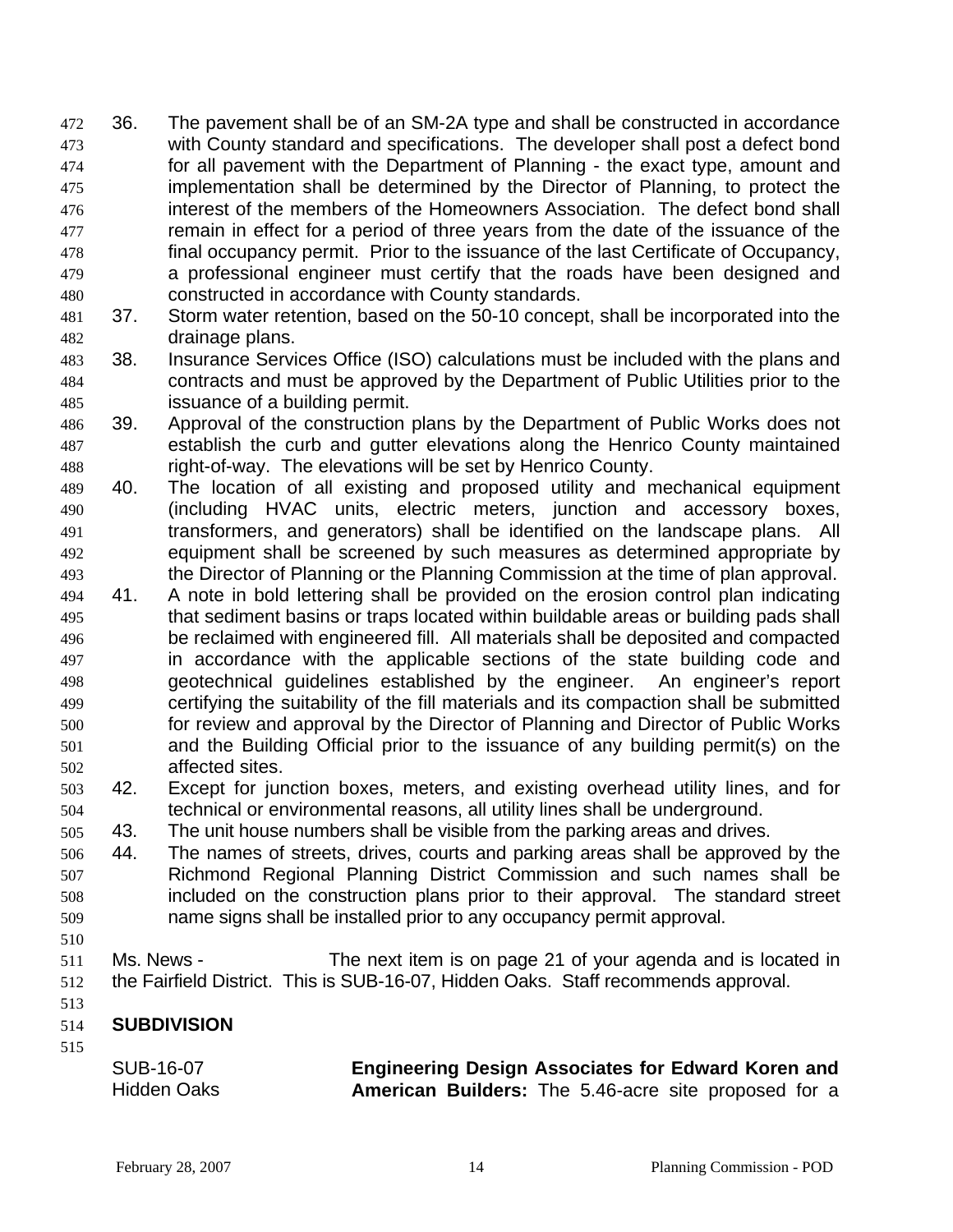(February 2007 Plan) Laburnum Avenue, Creighton Road and Dabbs House Road subdivision of 4-single-family homes is located on the east line of Sandy Lane, 1,000 feet south of Watts Lane on parcel 807-730-4855. The zoning is A-1, Agricultural District. Individual well and septic tank/drain field. **(Fairfield) 4 Lots** 

516

519

523

525

517 518 Mr. Branin - The Is there anyone in the audience in opposition to SUB-16-07, Hidden Oaks (February 2007 Plan) in the Fairfield District.? No opposition. Mr. Archer.

- 520 521 522 Mr. Archer - **Mr. Chairman, I recommend approval of SUB-16-07, Hidden** Oaks, subject to the annotations on the plans, the standard conditions for subdivisions not served by public utilities, and the additional conditions 11 and 12.
- 524 Mr. Vanarsdall - Second.
- 526 527 Mr. Branin - **Motion made by Mr. Archer and seconded by Mr. Vanarsdall.** All in favor say aye. All opposed say no. The motion carries.
- 528

533

529 530 531 532 The Planning Commission granted conditional approval to subdivision Hidden Oaks (February 2007 Plan), subject to the standard conditions attached to these minutes for subdivisions not served by public utilities, the annotations on the plans, and the following additional conditions:

- 534 11. Each lot shall contain at least one acre exclusive of the flood plain areas.
- 535 536 537 538 12. The limits and elevation of the 100-year frequency flood shall be conspicuously noted on the plat and construction plans and labeled "Limits of 100-year floodplain." Dedicate floodplain as a "Variable Width Drainage & Utilities Easement."
- 540 541 542 543 Ms. News - The final item is on page 26 of your agenda and is located in the Fairfield District. This is SUB-5-07, Collin Court (January 2007 Plan), for 13 lots. There is an addendum item on page 6, which revises the caption to clarify that there are 13 lots in this subdivision.
- 544

- 545
- 546
- 547
- 548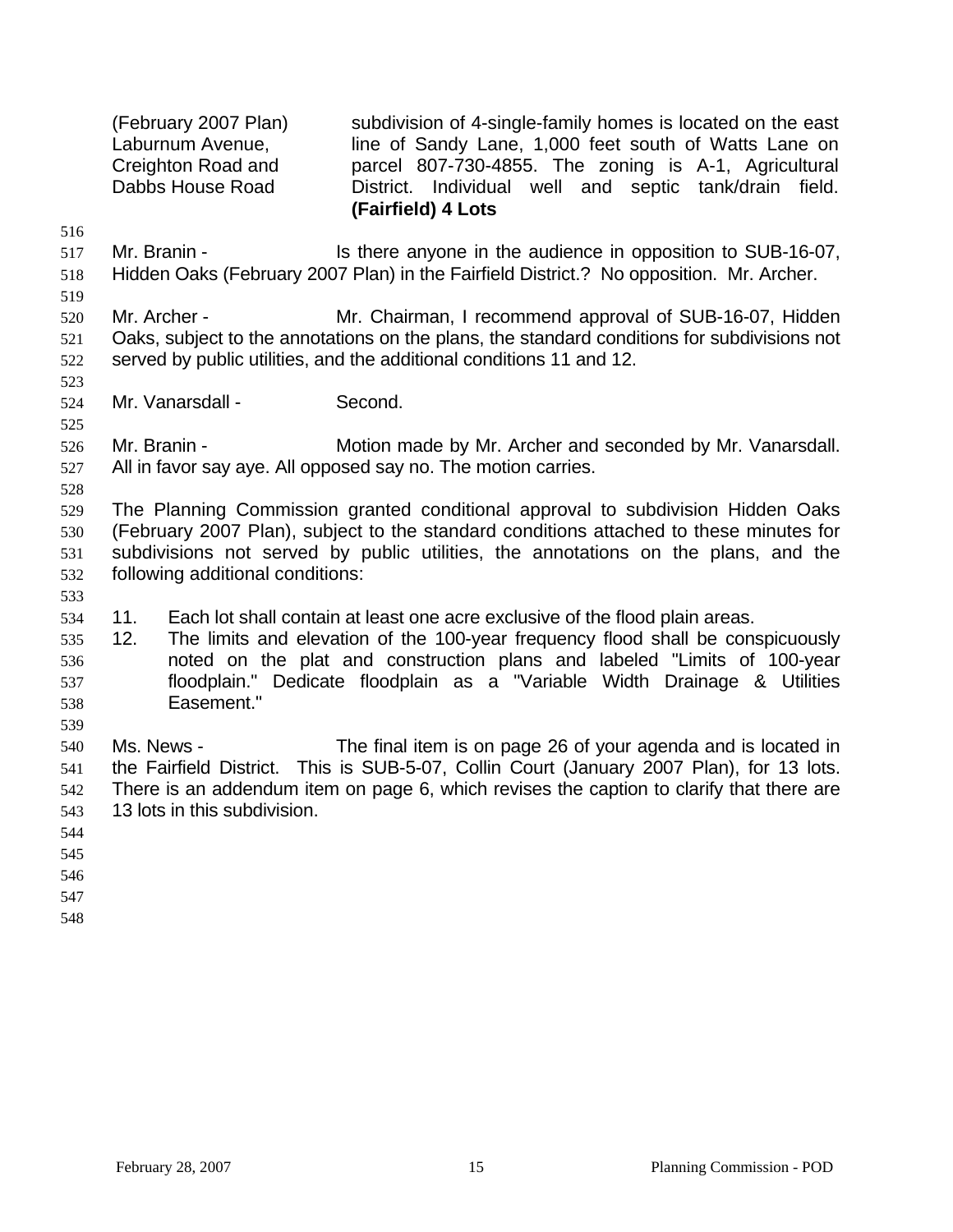## 549 **SUBDIVISION (Deferred from the January 24, 2007 Meeting)**

550 SUB-5-07 Collin Court (January 2007 Plan) 2200-2206 Hungary Road **E-COM, LLC for Edwin W. Simpson, Brian Marron and Andrew McLean:** The 5.082-acre site proposed for a subdivision of 14 **13** single-family homes is located on the north side of Hungary Road, approximately 350 feet east of Hungary Road on parcels 774-759-4136, 3363 (part) and 5843. The zoning is R-3, One-Family Residence District. County water and sewer. **(Fairfield) 13 Lots**  551 552 553 554 555 556 557 558 559 560 561 562 563 564 565 566 567 568 569 570 571 572 573 574 575 576 577 578 579 580 581 582 583 584 585 586 Mr. Branin - The Anyone in the audience in opposition to SUB-5-07, Collin Court (January 2007 Plan) in the Fairfield District? No opposition. Mr. Archer. Mr. Archer - **Mr. Chairman, I move for approval for SUB-5-07, Collin Court,** subject to the annotations on the plans, standard conditions for subdivisions served by public utilities, the additional conditions 12 through 16, and the caption change. Mrs. Jones - Second. Mr. Branin - **Motion made by Mr. Archer and seconded by Mrs. Jones.** All in favor say aye. All opposed say no. The motion carries. The Planning Commission granted conditional approval to subdivision Collin Court (January 2007 Plan), subject to the standard conditions attached to these minutes for subdivisions served by public utilities, the annotations on the plans, and the following added conditions: 12. The detailed plant list and specifications for the landscaping to be provided within the 25-foot-wide planting strip easement along Hungary Road and the 10-foot landscape strip along the northern property line shall be submitted to the Department of Planning for review and approval prior to recordation of the plat. 13. A County standard sidewalk shall be constructed along the north side of Hungary Road. 14. Any necessary offsite drainage easements must be obtained prior to approval of the construction plan by the Department of Public Works. 15. Any future building lot containing a BMP, sediment basin or trap and located within the buildable area for a principal structure or accessory structure, may be developed with engineered fill. All material shall be deposited and compacted in accordance with the Virginia Uniform Statewide Building Code and geotechnical guidelines established by a professional engineer. A detailed engineering report shall be submitted for the review and approval by the Building Official prior to the issuance of a building permit on the affected lot. A copy of the report and recommendations shall be furnished to the Directors of Planning and Public Works. 16. The applicant shall provide a landscape strip comprised of a fence, landscaping or combination of both, along the entire north property line of the project site adjacent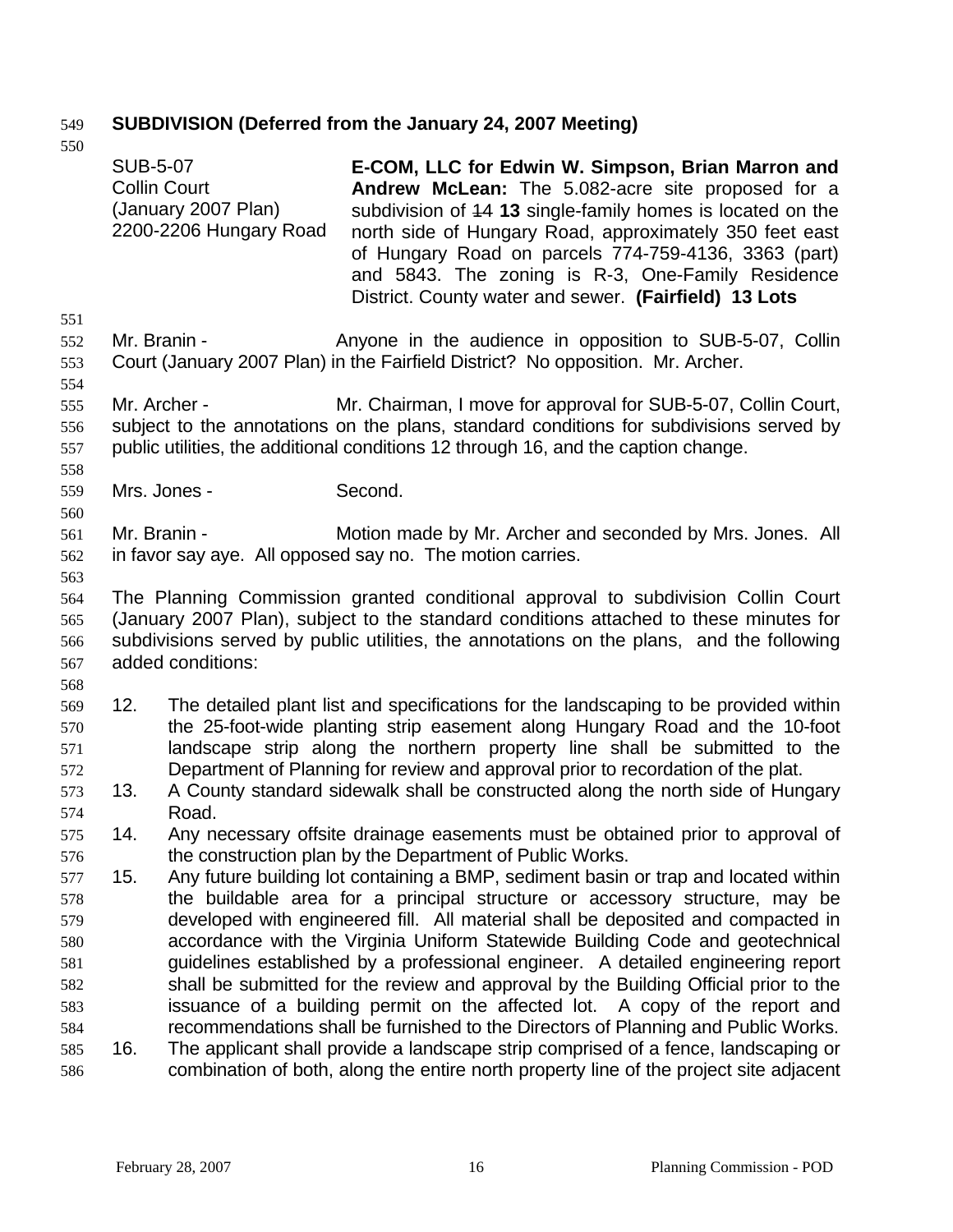to Thacker Road. The fence/planting shall be installed prior to issuance of certificate of occupancies for the lots adjacent to Thacker Road. 587 588

- 589 590 591 592 593 594 595 596 Mr. Silber - **Moving back to page 1 of your agenda**, next on the agenda will be consideration of extension of conditional subdivision approvals. There are several extensions that are being considered. All of these can be handled administratively. None of these require Planning Commission action. They are shown on your agenda for informational purposes. We would like to note that there is one change shown on your addendum regarding Stonehurst, which is being deleted from this list. Is that correct, Ms. Goggin?
- 597

#### 598 **SUBDIVISION EXTENSIONS OF CONDITIONAL APPROVAL**

599

#### 600 **FOR INFORMATIONAL PURPOSES ONLY**

601

| <b>Subdivision</b>                             | Original<br>No. of<br>Lots | Remaining<br>Lots | <b>Previous</b><br><b>Extensio</b><br>ns | <b>Magisterial</b><br><b>District</b> | Year(s)<br><b>Extended</b><br><b>Recommend</b><br>ed |
|------------------------------------------------|----------------------------|-------------------|------------------------------------------|---------------------------------------|------------------------------------------------------|
| <b>Castleton</b><br>(February 2005 Plan)       | 494                        | 145               | 1                                        | Varina                                | 1 Year<br>2/27/08                                    |
| <b>Kain's Quarter</b><br>(February 2005 Plan)  | 6                          | $6\phantom{1}6$   |                                          | <b>Three</b><br>Chopt                 | 1 Year<br>2/27/08                                    |
| <b>Stoneburst</b><br>(February 2004 Plan)      | 24                         | 44                | $\mathbf{2}$                             | <b>Three</b><br><b>Chopt</b>          | 1 Year<br>2/27/08                                    |
| <b>Westridge East</b><br>(January 2005 Plan)   |                            | 7                 |                                          | <b>Three</b><br><b>Chopt</b>          | 1 Year<br>2/27/08                                    |
| <b>Kingston Meadow</b><br>(February 2004 Plan) | 168                        | 118               | $\mathbf{2}$                             | <b>Fairfield</b>                      | 1 Year<br>2/27/08                                    |

602

603 604 Ms. Goggin - Yes sir. Final approval was granted for this subdivision after preparation of the agenda.

606 Mr. Silber - It does not need to be extended now that it has final approval.

607 608

609

605

Ms. Goggin - No sir.

610 611 612 Mr. Silber - Okay, so there are four remaining that would be handled administratively. Are there any questions by the Commission on these extensions of conditional approvals? None? Hearing none, we can move on to our first plan.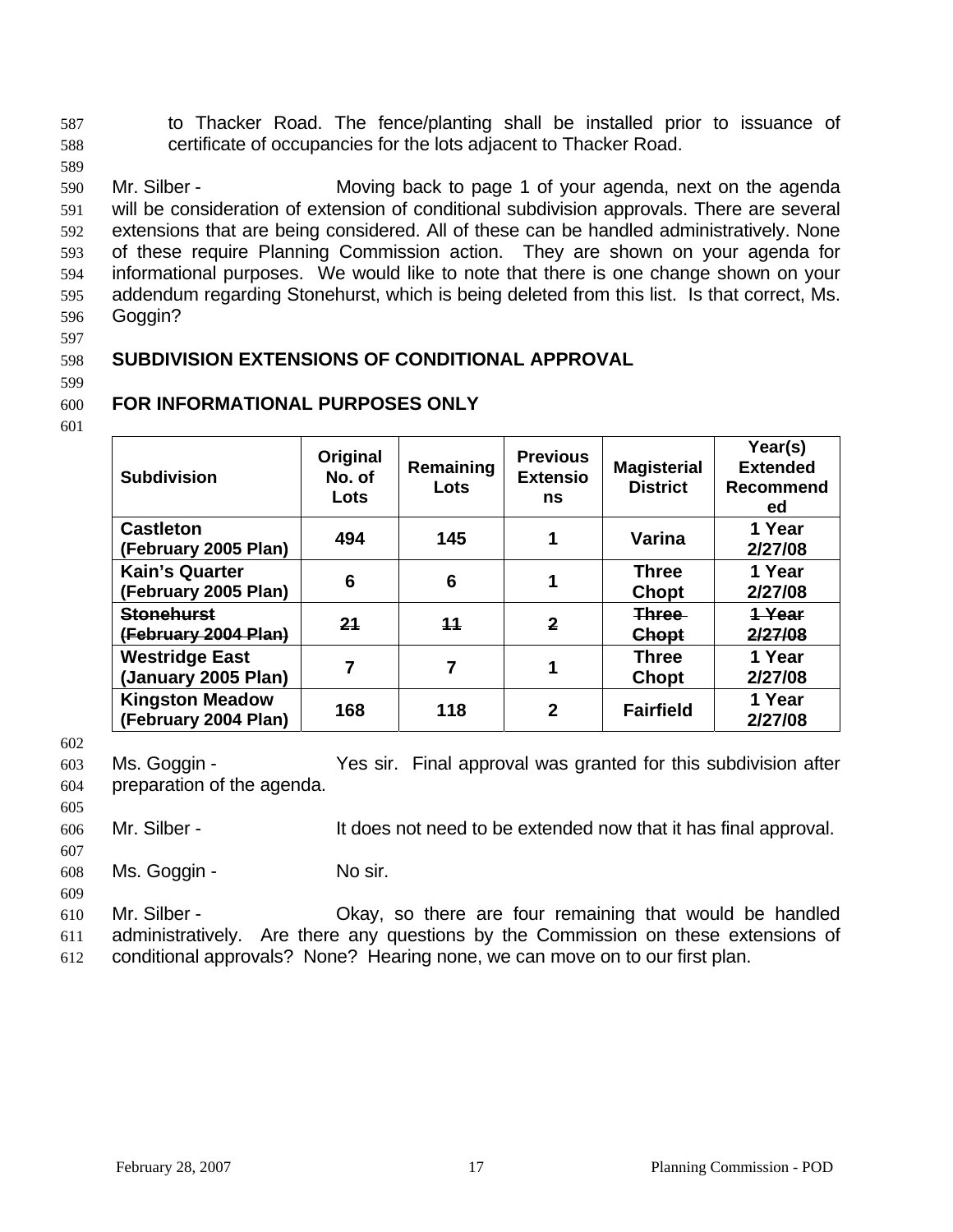### 613 **PLAN OF DEVELOPMENT**

### 614

POD-42-06 West Broad Village – Architecturals (Buildings A12, A13, P4 and W1) W. Broad St./Three Chopt Road

**Timmons Group and Antunovich Associates for West Broad Village, LLS, West Broad Village II, LLC and Unicorp National Developments, Inc.:** Request for approval of architectural plans, as required by Chapter 24, Section 24-106 of the Henrico County Code, to construct a five-story, 115,517 square foot retail/residential building with 87 dwelling units (A12 and A13), a four-level, 430 space, parking garage (P4), and a one-story, 9,234 square foot community clubhouse with swimming pool (W1) in an urban mixed use development. The 115.04-acre site is located along the south line of W. Broad Street (U. S. Route 250), the north line of Three Chopt Road, and the east line of the future John Rolfe Parkway on parcel 742- 760-7866. The zoning is UMUC, Urban Mixed Use District (Conditional) and WBSO, West Broad Street Overlay District. County water and sewer. **(Three Chopt)** 

615

616 Mr. Branin - The Is there anyone in the audience in opposition to POD-42-06,

- 617 618 West Broad Village in the Three Chopt District? No opposition. Good morning, Mr. Wilhite.
- 619

620 621 622 623 624 625 626 627 628 629 630 631 632 633 634 635 Mr. Wilhite - Good morning, sir. This is the next installment of the architectural plans for West Broad Village. It includes the main mixed-use block, some of what we've seen in previous months. It involves a five-story building, the ground floor being primarily retail and some restaurant uses. Floors 2 through 5 will be residential dwelling units. The basic materials are what we've seen all along—brick, cast stone, stucco, and cement siding. We also included the community center in this. This is primarily a fiber cement siding building with asphalt shingles on the roof, and a cast stone base. The garage has a similar streetscape façade that has been used in the past. This particular façade is actually not going to be facing West Broad Street, as in the earlier plans that we've seen. This one is facing south. It actually fronts an alley. In front of this, is actually going to be residential townhouses in the future. The applicant has agreed, though, to vary the parapets on this façade, as he's agreed to do in the previous submissions that we've seen. They also indicated that the finishes on the facade would be stained or painted panels, concrete panels with some thin brick application to it. Staff does have an objection to the use of paint on the façade here and the applicant has agreed that it will either be stained or an integral color.

636

640

637 638 639 Staff is in a position to recommend approval of the plans before you. We do have representatives from Antunovich Associates here if you have any specific questions on the design.

641 642 Mr. Branin - Does anybody have any questions for Mr. Wilhite?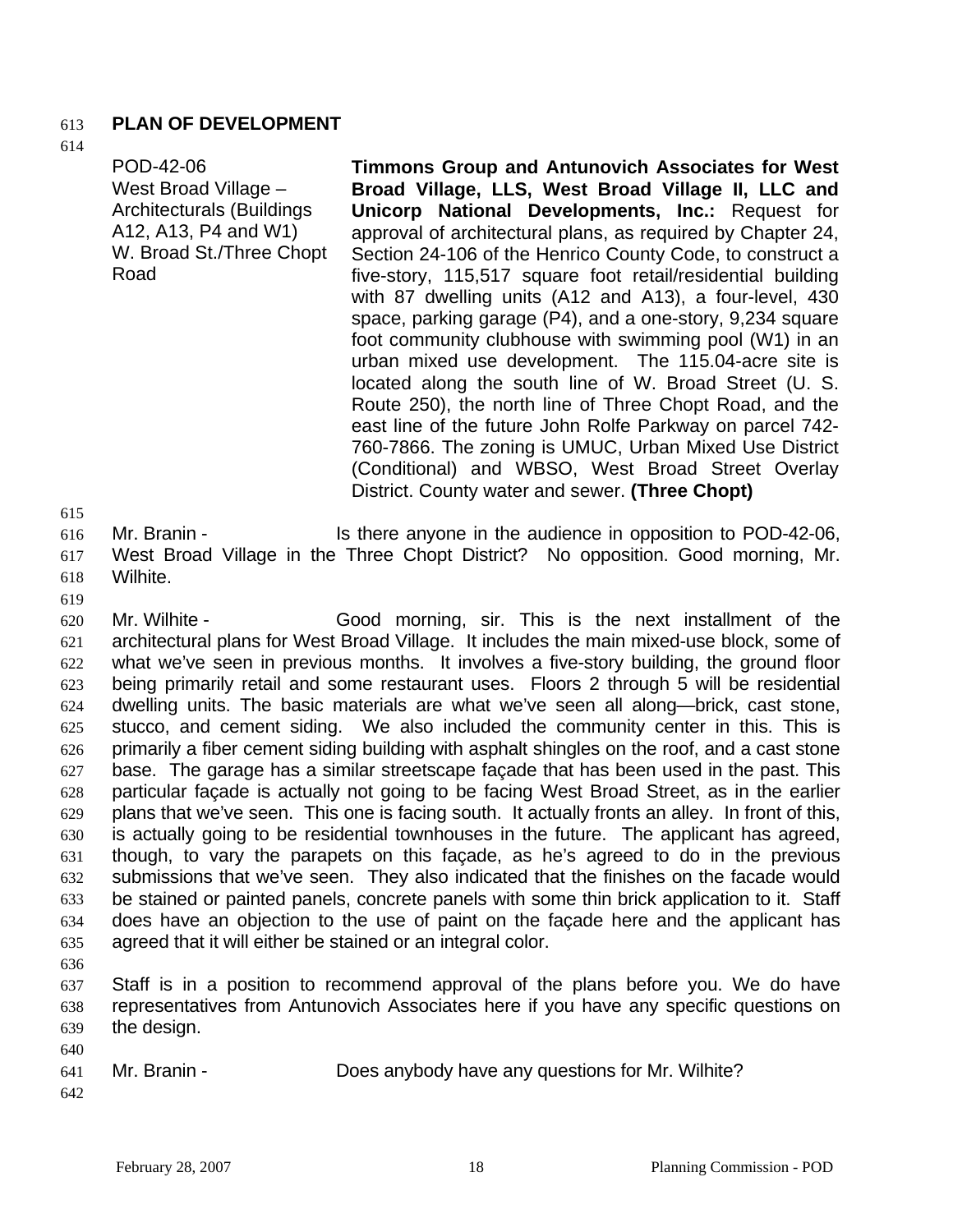Mrs. Jones - Mr. Wilhite, what did you say the exterior material was on the clubhouse? 643 644 645 646 647 648 649 650 651 652 653 654 655 656 657 658 659 660 661 662 663 664 665 666 667 668 669 670 671 672 673 674 675 676 677 678 679 680 681 682 683 684 685 686 687 688 Mr. Wilhite - The clubhouse will have fiber cement siding, like hardiplank. Mr. Branin - Anyone else have any questions for Mr. Wilhite? Mr. Wilhite, I would have had questions for the applicant, but all of my concerns, being the paint and parapet, have been addressed, so I think I'm set. Would anyone like to hear from the applicant? Mrs. Jones - My only question about this was the fact that we have a very distinct urban setting for most of West Broad Village and the clubhouse is a different style. I think it's a beautiful building, but I'm just curious as to the design concept behind that, which is much less urban than the other. Mr. Branin - Then we would like to hear from the applicant. Mr. Unterseher - My name is Craig Unterseher, representing Unicorp and Antunovich Associates. My apologies from Joe; he couldn't be here today. The community clubhouse is actually surrounded by townhomes, which will be mostly brick facades. We've tried to create a look that will be sort of a jewel set within this field of brick. That's part of the reason why we've gone with the white hardiplank. We tried to blend a style of traditional Henrico County and Richmond with something that will be more compatible with the townhomes as well. Mrs. Jones - It is a lovely building. It will certainly a be welcoming spot. I was just curious as to your thought behind it, because it is a distinctly different look. Greg - We tried to combine historical elements with something more contemporary to give it a unique look and presence that would be visible in the project. Mrs. Jones - Thank you. Mr. Branin - Did you use a specific building as a model for this? Greg - No, it's not modeled after any one building. Is it reminiscent of something? Mr. Branin - The Muslim Hi's definitely the feel of traditional Richmond. Mrs. Jones - Thank you. Mr. Branin - Thank you. Does anybody have any other questions for the applicant? No? Okay. Then I would like to move for approval of POD-42-06 with the annotations to the plans.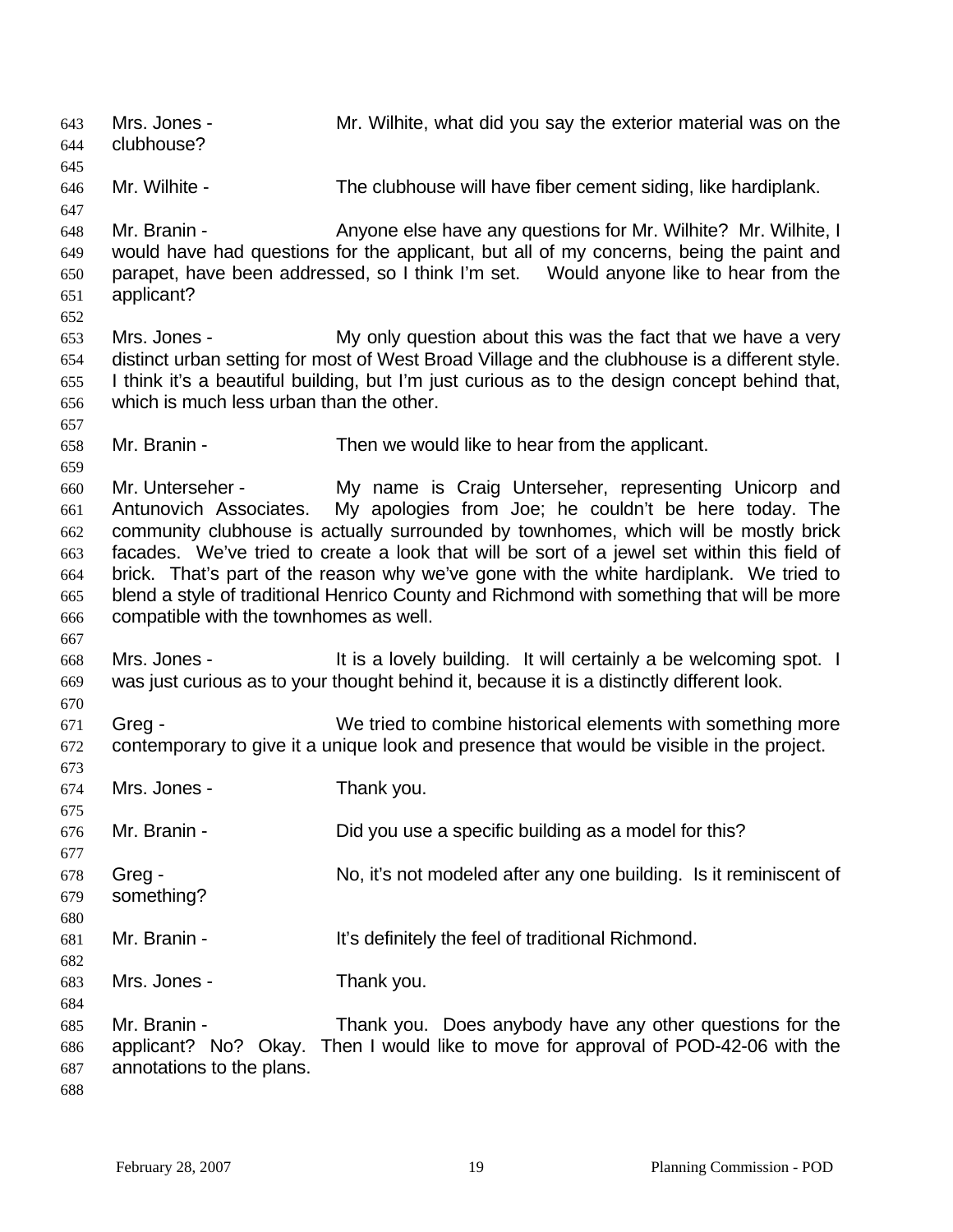689 Mr. Jernigan - Second.

691 692 Mr. Branin - Motion made by Mr. Branin and seconded by Mr. Jernigan. All in favor say aye. All opposed say no. The motion carries.

693

690

694 695 696 The Planning Commission approved POD-42-06, West Broad Village – Architecturals (Buildings A12, A13, P4 and W1), subject to annotations on the plans and the standard conditions attached to these minutes for developments of this type.

- 697
- 698

#### 699 **PLAN OF DEVELOPMENT (Deferred from the January 24, 2007 Meeting)**

700

POD-70-06 Courtyard by Marriott – Virginia Center Commons Shopping Center **Timmons Group and Brook Hospitality, LLC:** Request for approval of a plan of development, as required by Chapter 24, Section 24-106 of the Henrico County Code, to construct a 150-room hotel with a proposed height of 45 feet in an existing shopping center. The 4.08-acre site is located approximately 700 feet east of Brook Road (U.S. Route 1) on JEB Stuart Parkway on parcel 784-769-4292. The zoning is B-3C, Business District (Conditional). County water and sewer. **(Fairfield)** 

701

705

702 703 704 Mr. Branin - The Is there anyone in the audience in opposition to POD-70-06, Courtyard by Marriott – Virginia Center Commons Shopping Center, in the Fairfield District? We have opposition. Mr. Secretary, will you review those rules?

706 707 708 709 Mr. Silber - The Silber - The Planning Commission rules stipulate that after staff presentation, the applicant has 10 minutes to present its plan. Any opposition to the request also has 10 minutes to voice their opposition. The applicant can save some of his time for rebuttal, if he or she chooses.

710 711 712 Mr. Garrison - Thank you, sir. Mr. Chairman, Planning Commission members.

- 713
- 714 Mr. Branin - Good morning, Mr. Garrison.
- 715

716 717 718 719 720 721 722 723 724 725 Mr. Garrison - Due to lack of information, this POD was deferred from the January meeting. Since that time the layout and elevations for POD-70-06, Courtyard by Marriott, have been revised showing a reduced height of the building to 45 feet; therefore, a special exception is no longer required. The footprint of the building has increased and the developer is requesting approval of 150 bedrooms in lieu of the previously requested 139 bedrooms. The floor plans and elevations submitted show dimensions and uses in the building and show the screening of the loading area. The wall screening the service area extends along the entire southern face of the building to enclose the garden area. Just handed to you are elevations indicating that the developer has agreed to construct the screen wall with brick pillars and a brick base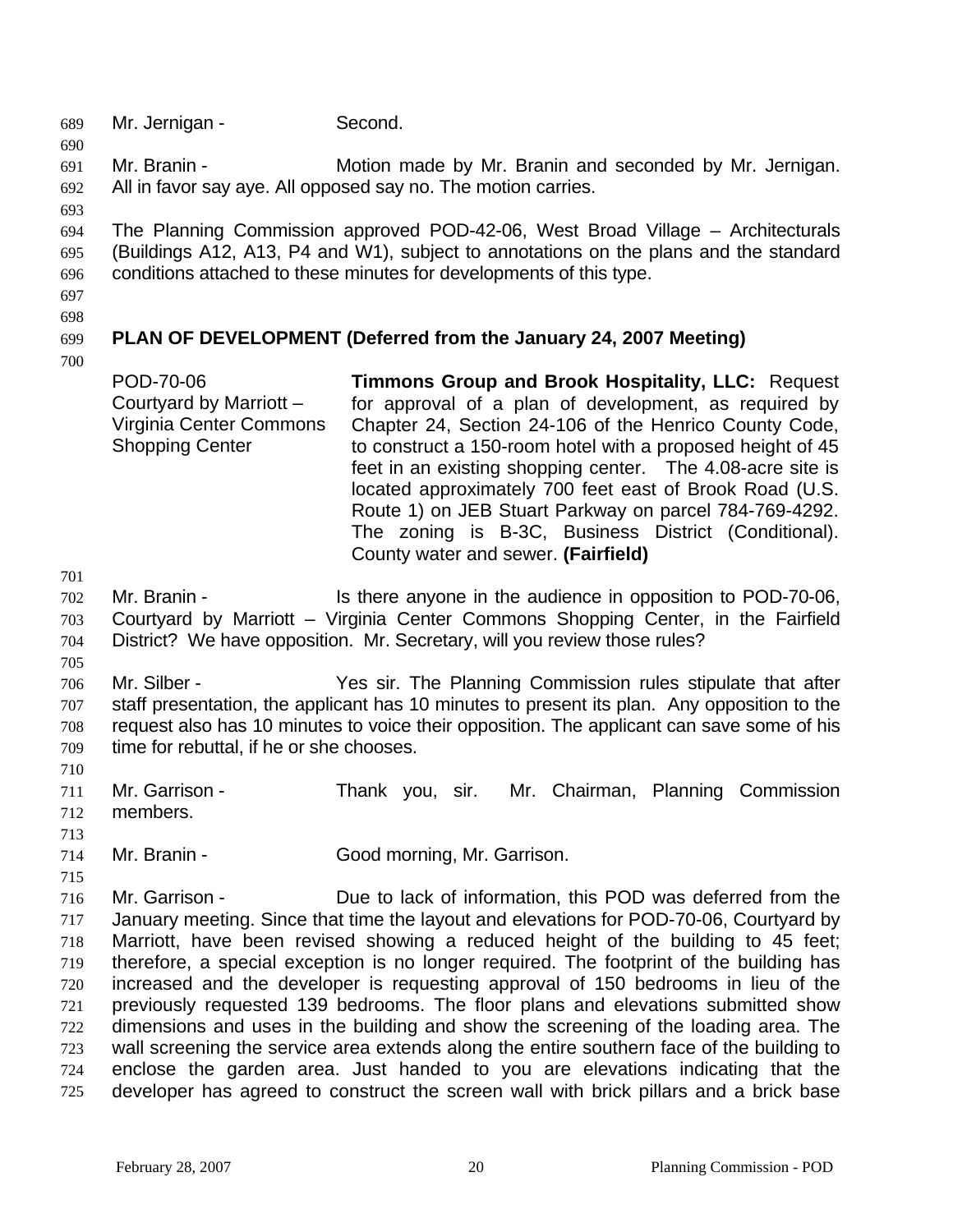with an EFIS top. Furthermore, the applicant has agreed to construct the dumpster enclosure with brick. 726 727 728 729 730 731 732 733 734 735 736 737 738 739 740 741 742 743 744 745 746 747 748 749 750 751 752 753 754 755 756 757 758 759 760 761 762 763 764 765 766 767 768 769 770 771 With this, staff recommends approval subject to the annotations on the plans, the standard conditions for developments of this type, and the original conditions from the December 13, 2006 meeting. Staff and representatives of the applicant are available to answer any questions you may have. Thank you. Mr. Branin - **Does anyone have any other questions for Mr. Garrison?** Mr. Vanarsdall - What's the date of the revised plan, today's date? Mr. Garrison - Today's date, yes. Mr. Silber - Mr. Garrison, on the annotation on the first page it says, "Continue screen wall," can you explain how that's been extended? Mr. Garrison - Criginally, I received these architecturals last week, Tuesday, I believe. On that plan, it didn't indicate that that was a curb and I assumed that it was a wall. When I asked what was going on in that area, this is the plan that I got this week, Monday. That's when I realized it was a curb, so I asked the applicant if he'd be willing to connect that wall to the dumpster to completely enclose that service area so it couldn't be viewed. Mr. Silber - The screening wall would screen the service area and there's a screening wall that goes around the dumpster as well. Mr. Garrison - Yes, that is correct. There's a dumpster enclosure and then that screen wall is 12 feet enclosed from the dumpster enclosure to that service entrance. Mr. Silber - **How tall is this screening wall?** Mr. Garrison - It's ten feet. Mr. Silber - Thank you. Mr. Branin - The Mr. Archer, would you like to hear from the applicant? Mr. Archer - The Yes, we need to hear from the applicant and we have opposition, too. Mr. Branin - Can we hear from the applicant? Please state your name for the record.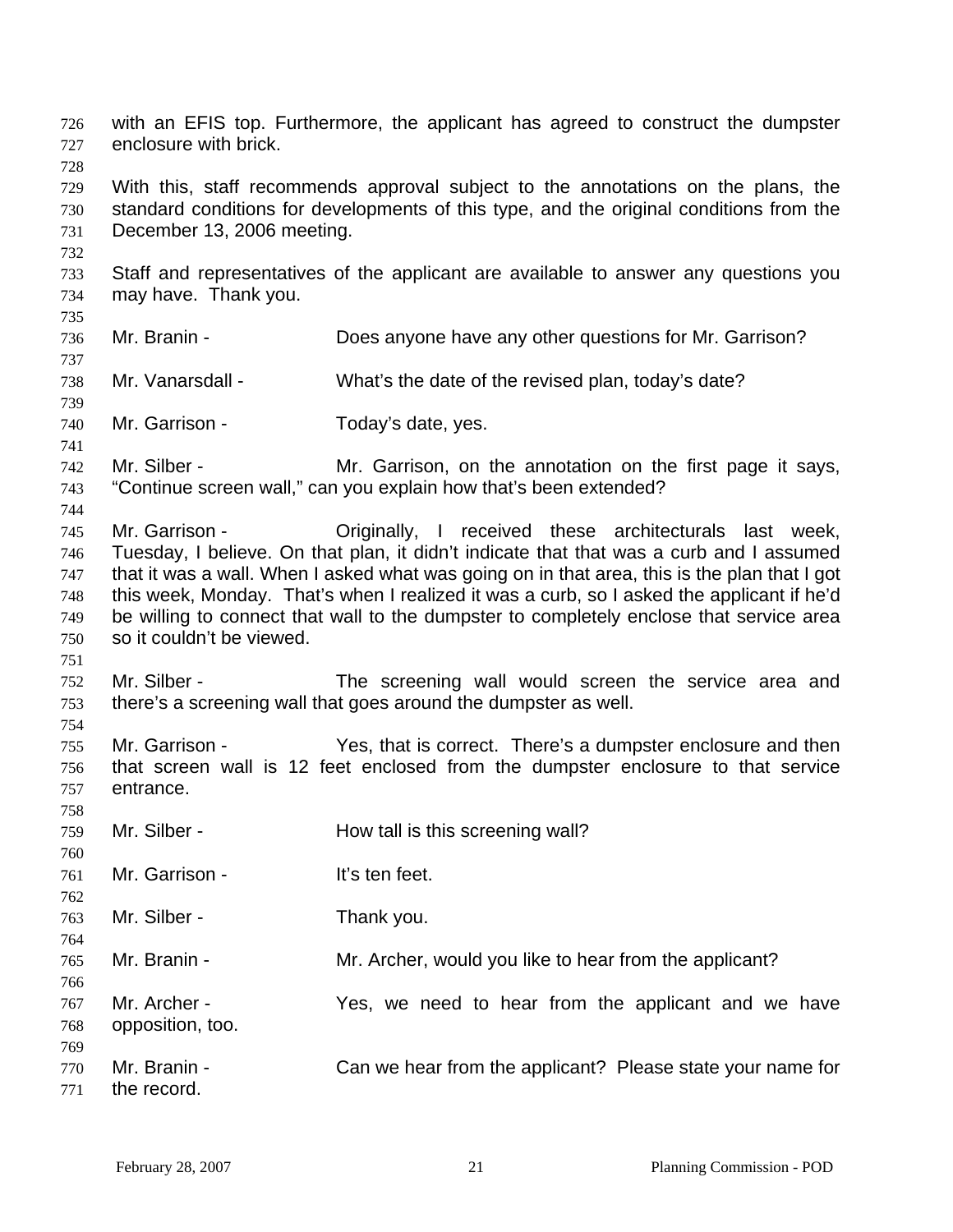772 773 774 775 776 777 778 779 780 781 782 783 784 785 786 787 788 789 790 791 792 793 794 795 796 797 798 799 800 801 802 803 804 805 806 807 808 Mr. Boggs - Good morning, Mr. Chairman, members of the Planning Commission. My name is Ryan Boggs with Williams Mullen, I'm here today on behalf of the applicant. I would like to preserve a few minute for rebuttal. Three minutes I think will be fine. As Mr. Garrison pointed out, we originally came before the Planning Commission back in December. At that time, we were requesting a special exception along with the POD in order to exceed the by-right height requirement. There was opposition to the height of the hotel. The applicant has gone back and redesigned the hotel. That was brought before the Planning Commission last month. There were some issues with the materials that were submitted. Staff needed more time to review them. They have taken that time and as Mr. Garrison has noted, there were some issues with respect to the screen wall around the dumpster in the loading area. The applicant has complied with the County's request on those issues. I know there is still some opposition to this case and I believe that stems from the use of the property, which is really not something that's being decided on here today. As most of the members of the Planning Commission are aware, this property was rezoned several years ago, back in 1988, I believe, to accommodate the shopping center. At that time, there was strong opposition to the development of the shopping center property. Therefore, there were several protections in place in the proffers to protect specifically the residents of the Holly Glen subdivision, which is where the opposition comes from today. In that rezoning case, there are several things installed to protect the residents, including a conservation district on the south side of JEB Stewart Parkway, which is now a fully mature section of hardwoods. There was a six-foot masonry wall on the south side of JEB Stewart Parkway. There was a building setback requirement on our side of JEB Stewart Parkway, a landscape buffer requirement on our side of JEB Stewart Parkway, restrictions on building materials, lighting, etcetera, etcetera. Perhaps the most significant is we have restrictions on several B-3 uses on the property. At that time, the hotels were not restricted on the property. Hotels are permitted by right on this property and that really is the reason for the opposition here today—they do not want to see a hotel on this property. We met with the neighbors and tried to explain to them that that was not the decision the Planning Commission was making. The Planning Commission was looking at the site plans and elevations. That's basically where we are today. We feel like at this point, we've made an effort to reach out to the neighbors. We did reduce the height of the building so that now the building is by-right height. We've worked with members of the staff and we think this case should be approved today. I'd be happy to answer any questions that you have.

| <u>ovo</u><br>809 | Mr. Branin -   | Does anybody have any questions for Mr. Boggs?                 |
|-------------------|----------------|----------------------------------------------------------------|
| 810<br>811        | Mr. Garrison - | If I could make a correction, the wall is 8 feet, not 10 feet. |
| 812<br>813        | Sorry.         |                                                                |
| 814<br>815        | Mr. Silber -   | Okay. Thank you.                                               |
| 816<br>817        | Mr. Branin -   | Sir, would you like to come down and speak?                    |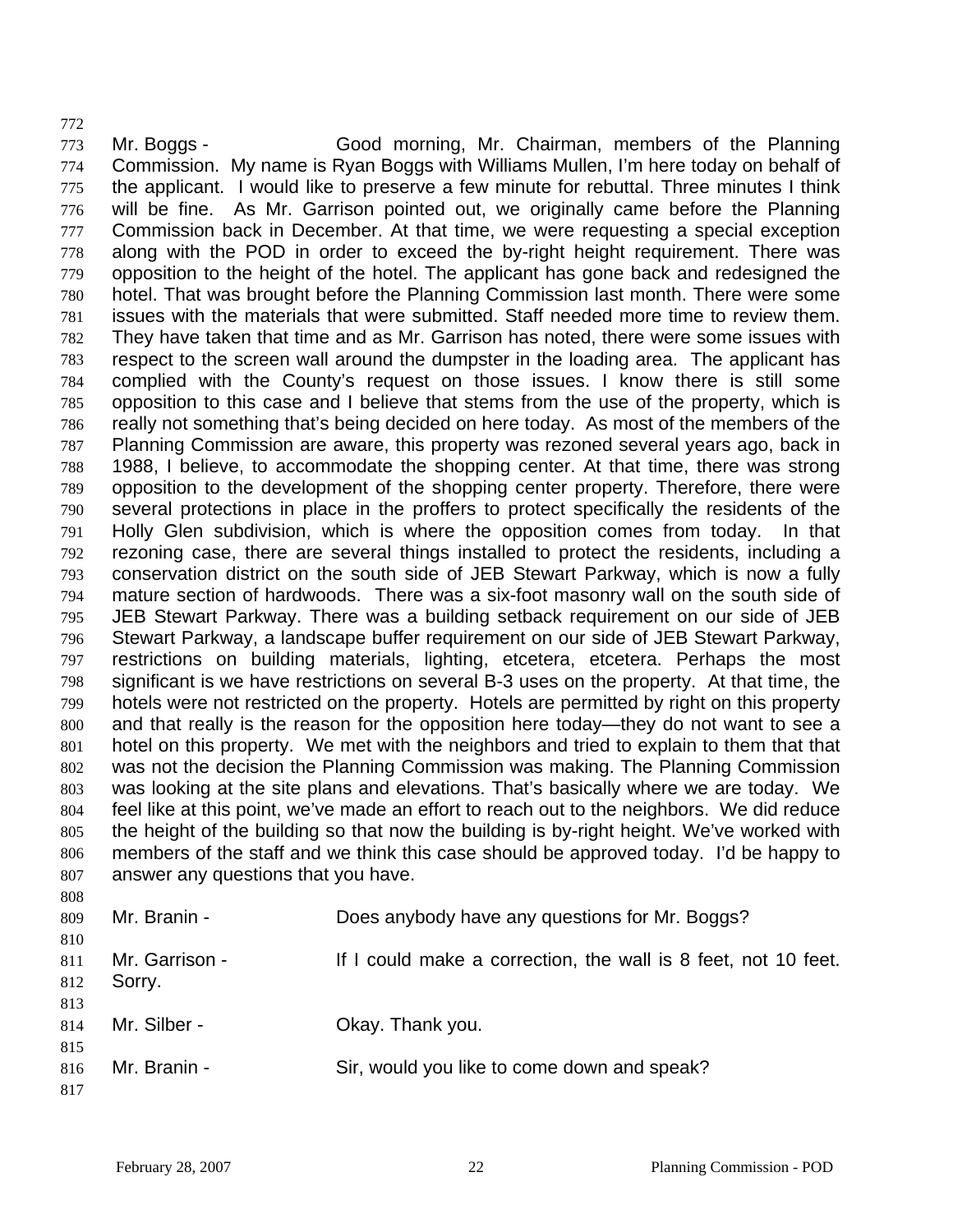Mr. Lassiter - Good morning. My name is Donald Lassiter. I live at 1012 Ethelwood Road, which is the third lot if you're coming out of the shopping center crossing JEB Stewart Parkway. I will be the third house on the right. That's my property backed up to JEB Stewart Parkway. The first thing I see in his plan today is there are no provisions for a fire lane whatsoever. I've talked to the Deputy Fire Marshal and a hotel is one of the buildings that they take very seriously due to public service. There are no provisions for any fire lanes in his plan. I don't understand why you could approve something without a fire lane, because it's dangerous. I've sent a letter to Mr. Silber, the Board of Supervisors, and the County Manager outlining what I would do, by certified mail and return receipt requested, which I have here. A man's home is his castle—I'm sure all of you have heard this—and he's entitled to quiet peaceful enjoyment of his castle. I consider my home my castle. Therefore, this hotel is going to disturb the peace, quiet, and enjoyment of my castle. Therefore, I'm asking you to deny this request. Also, the state statute, 15.2-2303-1, outlines all the criteria that Henrico County must go by when a plan of development is submitted. Any changes in this plan of development are prohibited. One of the main things that they say at the very end of this statute is "anything substantially affecting the public health, safety, or welfare." The State is putting the citizens above any other thing. If you look in Webster's dictionary for the definition of "welfare," is has several different meanings. One of them is happiness and well being. If this hotel is built there, it is going to totally destroy my happiness and well being in my home. Therefore, due to the fire lane and what I just said, I'm asking you to deny this request. Thank you. 818 819 820 821 822 823 824 825 826 827 828 829 830 831 832 833 834 835 836 837 838 839 840 841 842 843 844 845 846 847 Mr. Branin - Does anyone have any other questions? No? Mr. Boggs? Mr. Kennedy - I have a point before Mr. Boggs starts. Staff has spoken to the Fire Marshal's office and there's adequate fire access around the building. This is actually a circular loop drive around the entire building. The Fire Marshal's office has no objection to the plan.

- 848 849 Mr. Silber - The Mr. Kennedy, the fire lane that you're referring to, would it be a marked fire lane?
- 850

851 852 853 854 855 Mr. Kennedy - The Actually, along the back of the building where they have a parking lot there, where they have single-loaded parking, it would be marked, "Fire Lane," on the other side so people would not park. Along the front of the building where you're double-loaded, there's no parking in the middle of the lane anyway because there's parking on both sides, so we wouldn't mark that. In effect, it is a fire lane.

- 856
- 857 858 Mr. Silber - So, Division of Fire has reviewed this has determined that an adequate fire lane has been provided all the way around?

| 859 |               |          |
|-----|---------------|----------|
| 860 | Mr. Kennedy - | Yes sir. |
| 861 |               |          |

| Mr. Silber -<br>862 |  | Okay. Thank you. |
|---------------------|--|------------------|
|---------------------|--|------------------|

| ۰.<br>I<br>۰.<br>۰.<br>۰.<br>۰.<br>×<br>×<br>$\sim$ |
|-----------------------------------------------------|
|                                                     |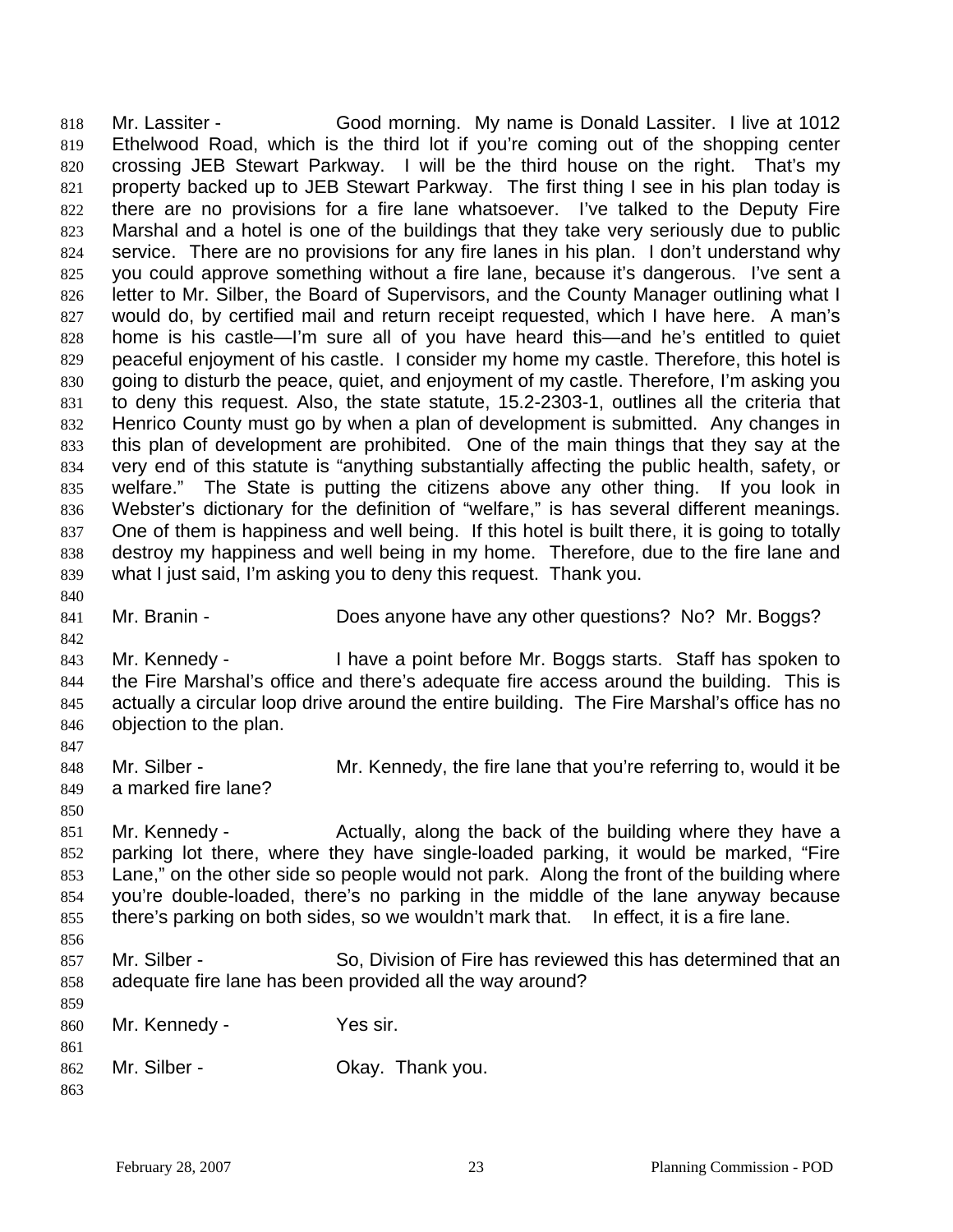Mr. Boggs - The alked to Greg about the fire lane. It was his understanding, as Mr. Kennedy just pointed out, that we did comply with all the requirements with respect to a fire lane. I would just like to add, one thing that we made the neighbors aware of when we met with them at the neighborhood meeting, was that the developer of this property is going to be the owner and operator of the hotel, and it's in his interest to operate a high-quality hotel where people want to come to stay and spend the night. Noise will be kept to a minimum and people that come to stay there will enjoy staying there and not be bothered by noise. I know that one of the problems the neighbors have is the level of noise and the commotion that will go on with a 24/7 operation. This will be a high-quality hotel and it will be operated as such. Therefore, there is a common interest between the operator of the hotel and the residents at nighttime for people to get a good night's rest and to be able to enjoy their stay there. That's all. 864 865 866 867 868 869 870 871 872 873 874 875 876

- 878 879 880 Mr. Branin - Yes sir. You can come back down, Mr. Lassiter. Mr. Lassiter, you understand what "by right" is, correct? Could you come down? You understand what "by right" is?
- 882 Mr. Lassiter - No sir.

877

881

883

- 884 885 Mr. Branin - The You don't? I'm going to ask the Secretary to explain what "by right" is.
- 886 887 888 889 Mr. Silber - Yes sir, Mr. Chairman. I think Mr. Lassiter and I have talked about this. Basically, this piece of property is already zoned B-3. In the B-3 zoning district, hotels or motels are permitted by right. When we say "by right," we mean that it's a permitted use in that zoning classification.
- 890 891
- 892 Mr. Lassiter - I understand.
- 894 895 896 897 898 899 900 901 902 903 Mr. Silber - The As long as the plan of development that's submitted meets all the technical requirements of the County ordinances, then the Planning Commission is bound to view this favorably. If the property had to be rezoned to allow this use, then many of your arguments are justified and legitimate and would be taken under consideration by the Planning Commission and the Board of Supervisors, but in this case, it is zoned B-3 and a hotel is permitted by right. I understand that you have pointed out to us, me and the County Attorney, the state statute that you believe has some bearing on this decision. The County attorney doesn't agree with your position on that. You are entitled to your view and I appreciate you coming here to represent that today.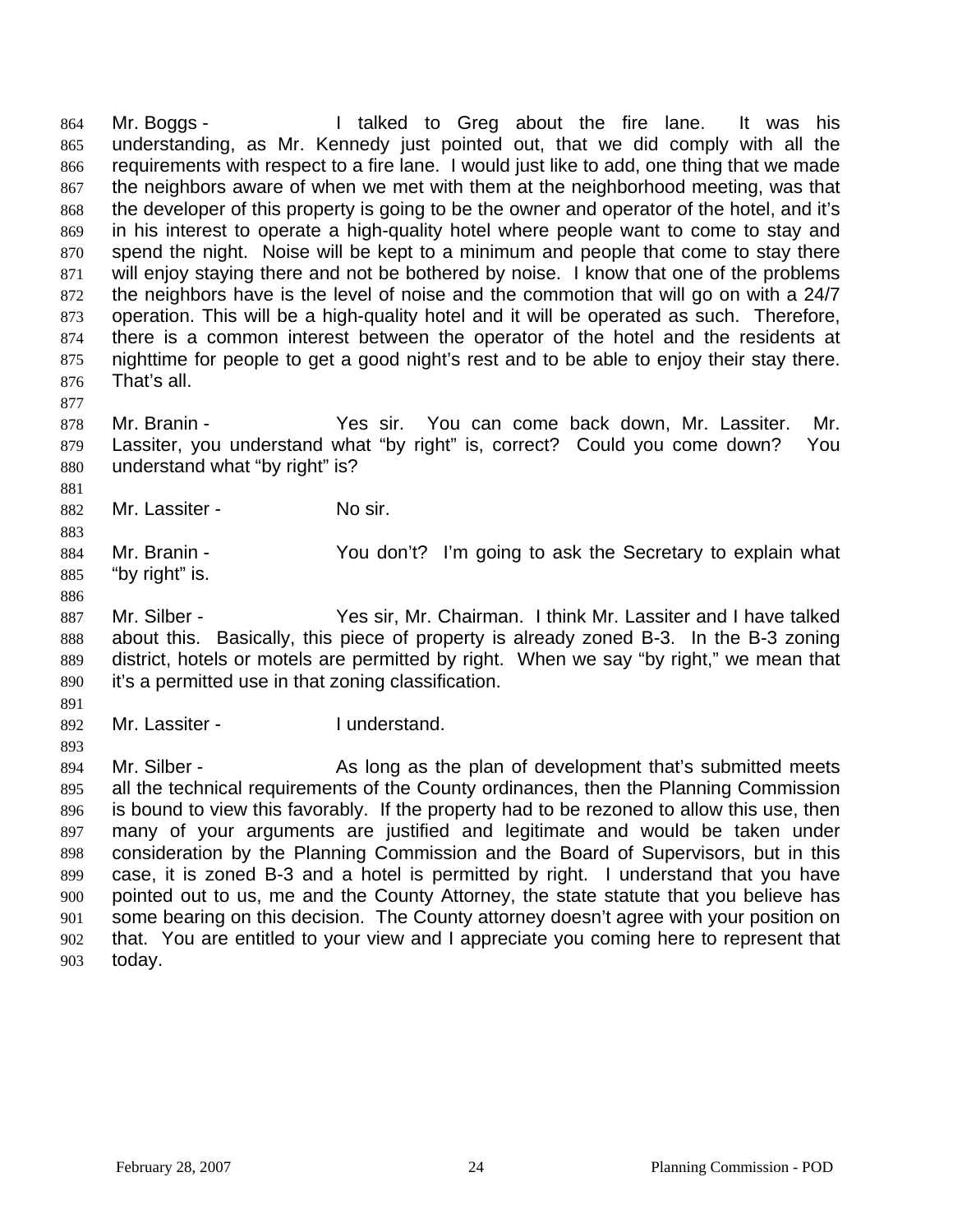Mr. Lassiter - The state one other question while I'm here. The corner of this building on the left here, an extension ladder is 100 feet long. If somebody was trapped on the roof of that building that's 45 feet tall, how are they going to get down? Thank you. 904 905 906 907 908 909 910 911 912 913 914 915 916 917 918 919 920 921 922 923 924 925 926 927 928 929 930 931 932 933 934 935 936 937 938 939 940 941 942 943 944 945 946 947 948 949 Mr. Branin - Mr. Archer? Mr. Archer - No, I don't have any more. Mr. Branin - Does anyone have any questions or comments? Mrs. Jones - I would like to just clarify that the wall that we're talking about is an 8-foot wall, but that the dumpster enclosure is a 10-foot enclosure. That's where the 10 feet came in, correct? Mr. Garrison - <br>Actually 8 feet is what is required and they lowered that to 8 feet. Mrs. Jones - For the dumpster enclosure as well. Mr. Garrison - Yes. Mrs. Jones - Excuse me. Mr. Branin - So, it's 8 feet all the way. Mr. Garrison - The Millie State of the way, yes. Mr. Silber - Think the dumpster enclosure is one wall and then this other screening wall ties into that dumpster enclosure. Mr. Archer - The two pieces come together. Mrs. Jones - Thank you. Mr. Archer - Thank you, Mr. Garrison. Mr. Chairman, I'm ready for a motion. Mr. Branin - Ckay. Mr. Archer - Let me see if I can sum this up, Mr. Chairman. First of all, I would like to thank all the folks who have worked so hard to try to get this to where it is today—Mr. Garrison, Mr. Boggs. I'd also like to thank Ms. Brown and Mr. Lassiter for representing Holly Glen and the fact that they were such good stewards of their community. They were able to make some improvements to this case, notably we did away with the additional story so we don't have to have a special exception, the wall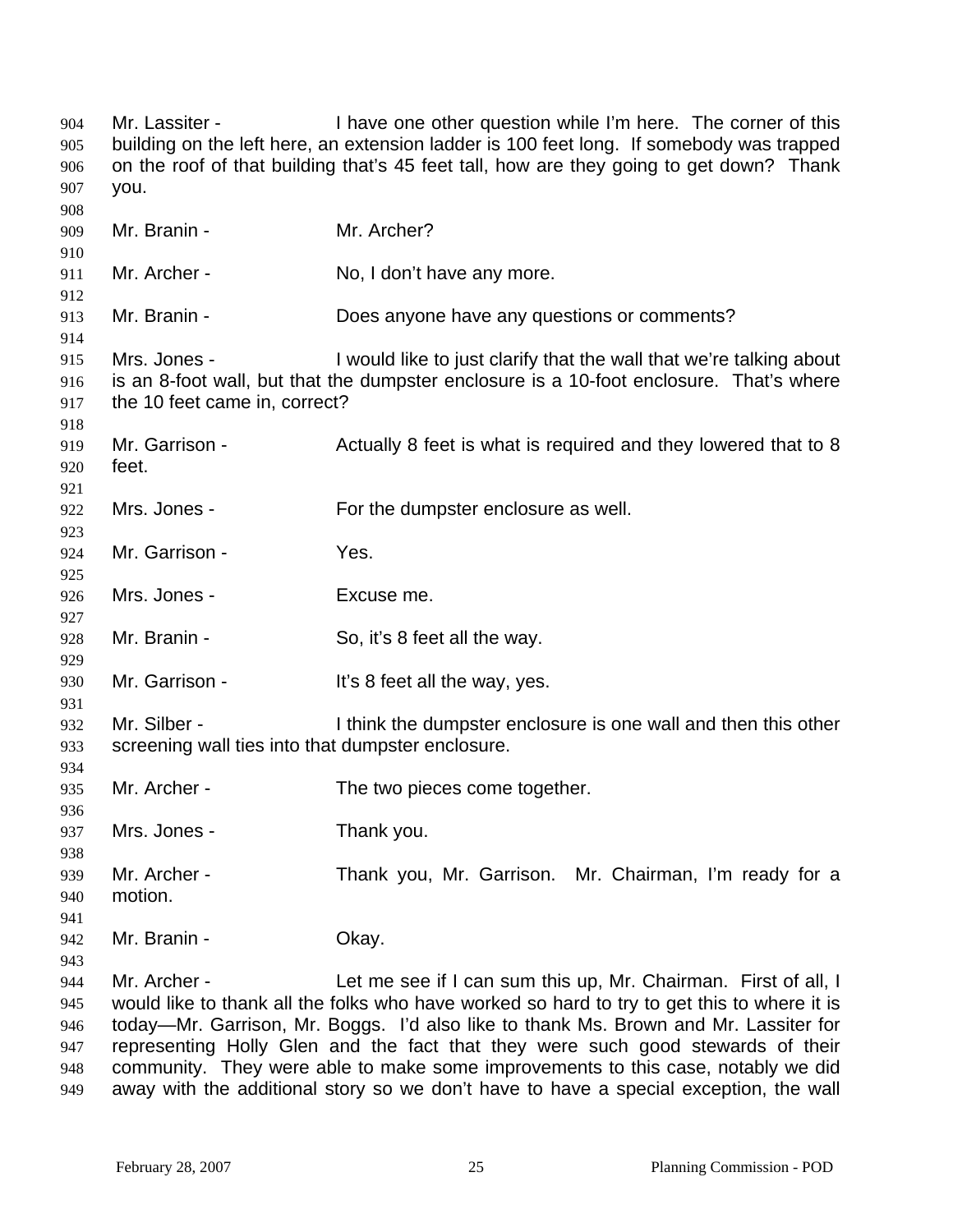enclosures, and the height the staff was recommending. They have all been complied with to the satisfaction of staff and probably a little bit over and above what we normally would require. I think overall, we've come out of this with a much better case than we initially would have. The lowering of the building didn't really increase the footprint that much because we only went from 139 bedrooms to 150. I know we didn't satisfy everybody in this case, but I think we worked it to the point where we've done just about all we can do with it. I'd like to show Mr. Lassiter also that no building can be constructed unless it complies with the Code of the County. Am I to understand that this plan was received today? Do we need to waive the limits on this? 950 951 952 953 954 955 956 957 958 959 960 961 962 963 964 965 966 967 968 969 970 971 972 973 974 975 976 977 978 979 980 981 982 983 984 985 986 987 988 989 990 991 992 993 994 Mr. Garrison - This plan that was handed to you was received Tuesday, so yes, you would have to waive the time limits on it. Mr. Archer - Thank you, Mr. Garrison. Mr. Silber - Mr. Archer, I have an addition of a word. It's condition #34 that I was just reading. Unless I've misread it, it says, "Evidence that an engineer has certified the height of the building shall be provided to the Director of Planning." I think the word "prior" needs to be inserted after Director of Planning." Mr. Archer - **I'll insert that.** Mr. Silber - Thank you. Mr. Archer - There wasn't anything on the addendum, I don't believe. Mr. Silber - No sir. Mr. Archer - All right. Let me thank everybody for their hard work on this. With that, I will move to waive the time limits on the plan that was received yesterday. Mr. Vanarsdall - Second. Mr. Branin - **Motion made by Mr. Archer and seconded by Mr. Vanarsdall.** All in favor say aye. All opposed say no. The time limits are waived. The Planning Commission approved to waive the time limits. Mr. Archer - With that, I move to recommend approval of POD-70-06 subject to the standard conditions for developments of this type and the additional conditions 24 through 35, with the word "prior" inserted after "Director of Planning," in condition #34. Mr. Vanarsdall - Second.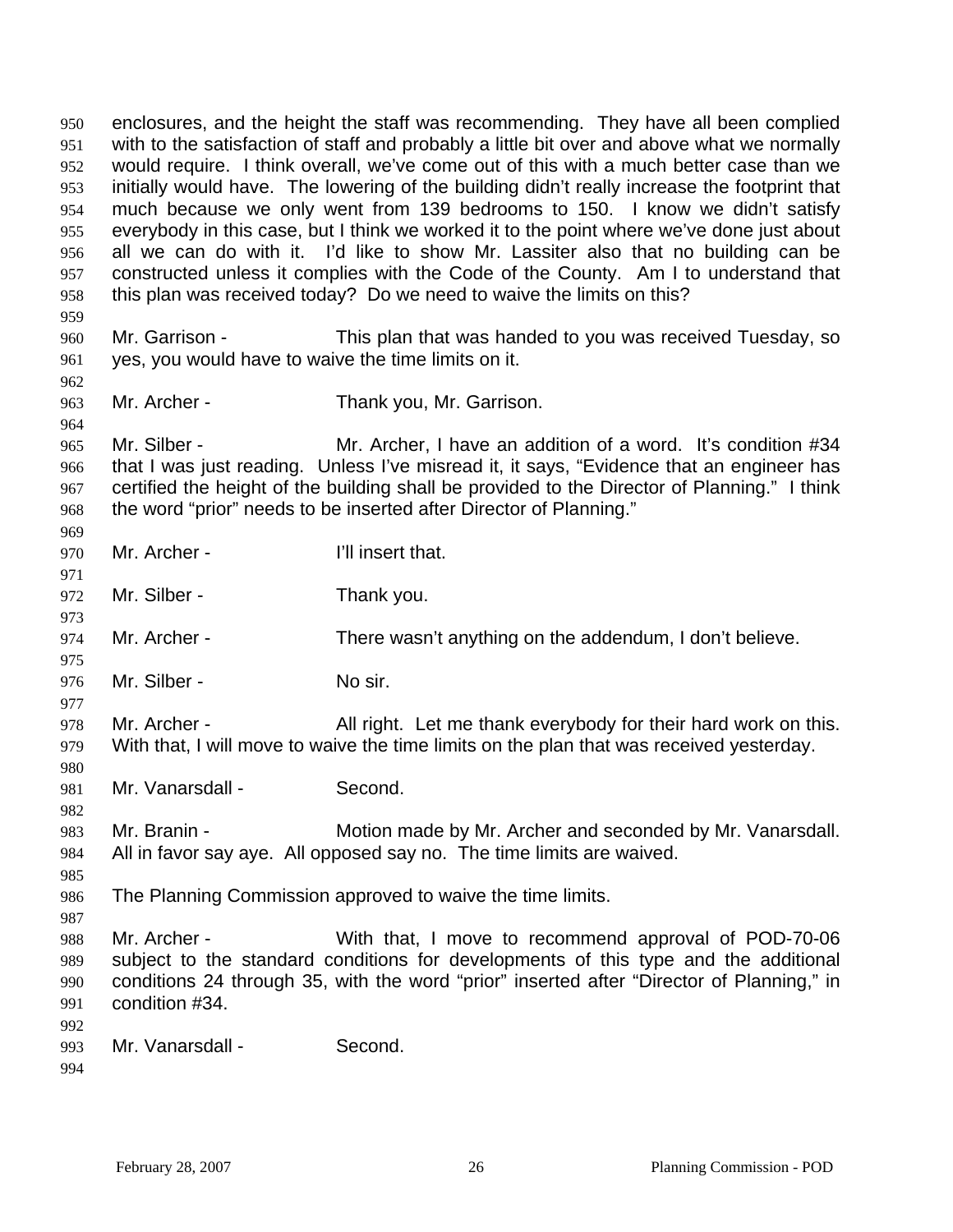Mr. Branin - Motion made by Mr. Archer and seconded by Mr. Vanarsdall. All in favor say aye. All opposed say no. The motion carries. 995 996

997

998 999 1000 1001 The Planning Commission approved POD-70-06, Courtyard by Marriott – Virginia Center Commons Shopping Center subject to the annotations on the plans, the standard conditions attached to these minutes for developments of this type, and the following additional conditions:

- 1002
- 1004 1005 1006 1007 1003 24. The easements for drainage and utilities as shown on approved plans shall be granted to the County in a form acceptable to the County Attorney prior to any occupancy permits being issued. The easement plats and any other required information shall be submitted to the County Real Property Agent at least sixty (60) days prior to requesting occupancy permits.
- 1009 1008 25. The developer shall provide fire hydrants as required by the Department of Public Utilities and Division of Fire.
- 1011 1010 26. The proffers approved as a part of zoning case C-113C-88 shall be incorporated in this approval.
- 1013 1014 1012 27. Any necessary off-site drainage and/or water and sewer easements must be obtained in a form acceptable to the County Attorney prior to final approval of the construction plans.
- 1016 1017 1015 28. Deviations from County standards for pavement, curb or curb and gutter design shall be approved by the County Engineer prior to final approval of the construction plans by the Department of Public Works.
- 1019 1018 29. The loading areas shall be subject to the requirements of Chapter 24, Section 24-97(b) of the Henrico County Code.
- 1021 1022 1020 30. Insurance Services Office (ISO) calculations must be included with the plans and contracts and must be approved by the Department of Public Utilities prior to the issuance of a building permit.
- 1024 1025 1023 31. Approval of the construction plans by the Department of Public Works does not establish the curb and gutter elevations along the Henrico County maintained right-of-way. The elevations will be set by Henrico County.
- 1027 1028 1029 1030 1026 32. The location of all existing and proposed utility and mechanical equipment (including HVAC units, electric meters, junction and accessory boxes, transformers, and generators) shall be identified on the landscape plans. All equipment shall be screened by such measures as determined appropriate by the Director of Planning or the Planning Commission at the time of plan approval. 1031 33. The location of outdoor storage containers on site is prohibited.
- 1033 1034 1032 34. Evidence that an engineer has certified the height of the building shall be provided to the Director of Planning **prior** to the issuance of a certificate of occupancy.
- 1036 1035 35. The construction plans shall provide a note stating that refuse containers shall only be serviced between the hours of 6:00 a.m. and 6:00 p.m.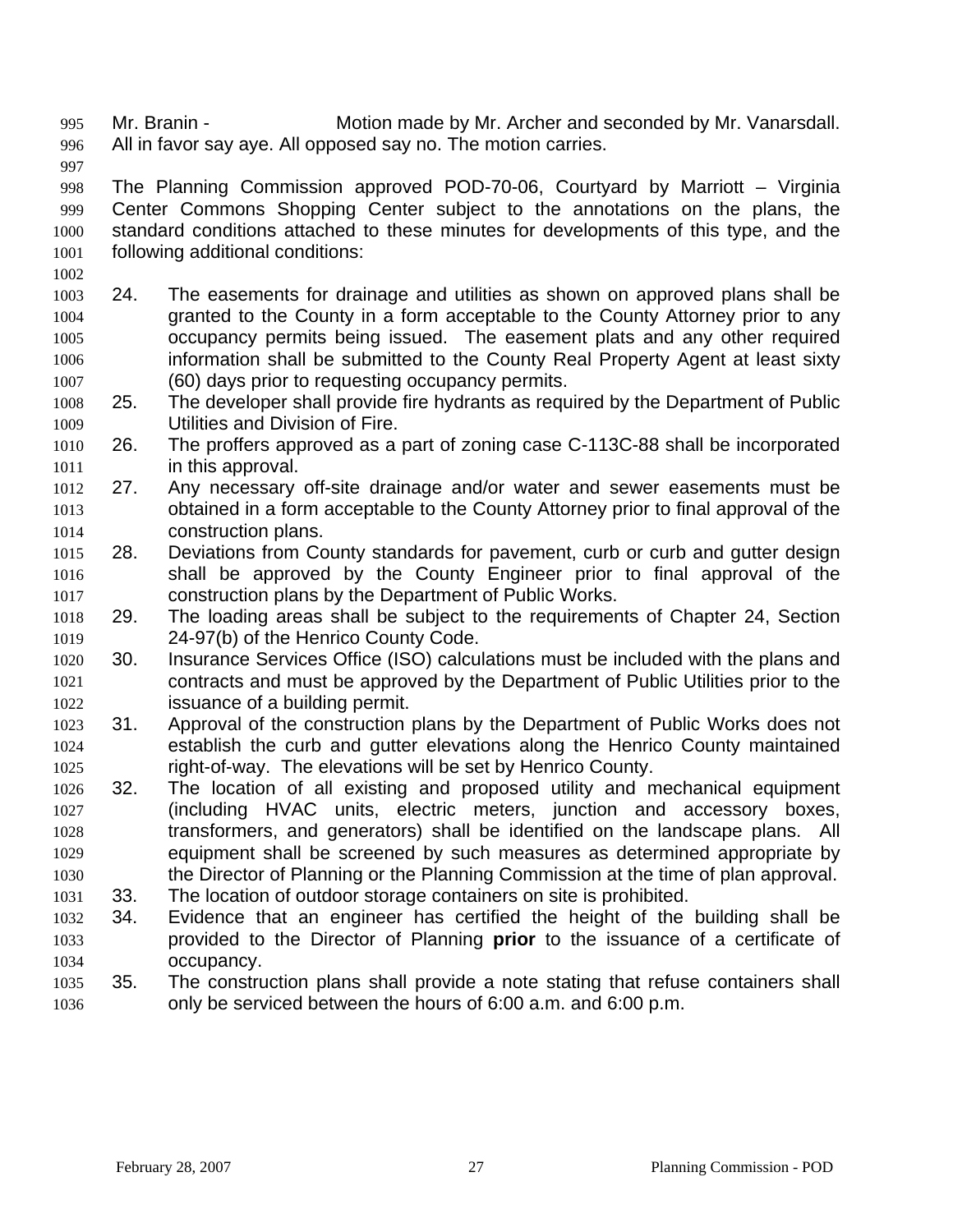# 1037 **PLAN OF DEVELOPMENT**

| 1038                                                                 |                                                               |                                                                                                                                                                                                                                                                                                                                                                                                                                                                                                                                                                                                                                                                                                          |
|----------------------------------------------------------------------|---------------------------------------------------------------|----------------------------------------------------------------------------------------------------------------------------------------------------------------------------------------------------------------------------------------------------------------------------------------------------------------------------------------------------------------------------------------------------------------------------------------------------------------------------------------------------------------------------------------------------------------------------------------------------------------------------------------------------------------------------------------------------------|
| 1039                                                                 | POD-9-07<br>Techpark Warehouse -<br><b>Techpark Place</b>     | <b>Timmons Group for Y.Y. &amp; E:</b> Request for approval of a<br>plan of development, as required by Chapter 24, Section<br>24-106 of the Henrico County Code, to construct a one-<br>story, 44,840 11,812 square foot warehouse facility. The<br>1.46 1.57-acre site is located along the east line of<br>Techpark Place (proposed), approximately 150 feet south<br>of Technology Boulevard and 1,500 feet west of the<br>intersection Elko Tract Road and Technology Boulevard,<br>on part of parcel 844-704-6523. The zoning is M-2C,<br>General Industrial District (Conditional). County water and<br>sewer. (Varina)                                                                           |
| 1040<br>1041                                                         | Mr. Archer -                                                  | Good morning.                                                                                                                                                                                                                                                                                                                                                                                                                                                                                                                                                                                                                                                                                            |
| 1042<br>1043                                                         | Mr. Ward -                                                    | Mr. Chairman, members of the Planning Commission.                                                                                                                                                                                                                                                                                                                                                                                                                                                                                                                                                                                                                                                        |
| 1044<br>1045                                                         | Mr. Jernigan -                                                | Good morning.                                                                                                                                                                                                                                                                                                                                                                                                                                                                                                                                                                                                                                                                                            |
| 1046<br>1047                                                         | Mrs. Jones -                                                  | Good morning.                                                                                                                                                                                                                                                                                                                                                                                                                                                                                                                                                                                                                                                                                            |
| 1048<br>1049                                                         | Mr. Vanarsdall -                                              | Getting your feet wet.                                                                                                                                                                                                                                                                                                                                                                                                                                                                                                                                                                                                                                                                                   |
| 1050<br>1051<br>1052<br>1053<br>1054<br>1055<br>1056<br>1057<br>1058 | Mr. Ward -<br>approval but is for informational purposes.     | Right. I am presenting POD-9-07, Techpark Warehouse. A<br>waiver of time limits is required for the revised architecturals and an updated master<br>plan that are found in your addendum packet. Also, in the caption there was a change<br>added to the site acreage and building size. Staff has received the revised site plan,<br>architectural plan and an updated master plan. The site plan addressed staff's major<br>concerns in regard to parking requirements. The architectural plan shows more brick<br>being used. This is a thin set brick as the main material applied to all elevations in<br>addition to more detail provided along the roofline. The master plan is not a part of the |
| 1059<br>1060<br>1061<br>1062                                         | here to answer any questions.                                 | Staff recommends approval of the revised plans. This concludes my presentation. I am                                                                                                                                                                                                                                                                                                                                                                                                                                                                                                                                                                                                                     |
| 1063<br>1064<br>1065                                                 | Mr. Branin -<br>Does anybody have any questions for Mr. Ward? | Thank you, Mr. Ward. Is there anyone in the audience in<br>opposition to POD-9-07, Techpark Warehouse, in the Varina District? No opposition.                                                                                                                                                                                                                                                                                                                                                                                                                                                                                                                                                            |
| 1066<br>1067<br>1068                                                 | Mr. Jernigan -                                                | I don't, Mr. Chairman. The only problem we had on this case<br>was the brick on the front and they've taken care of it.                                                                                                                                                                                                                                                                                                                                                                                                                                                                                                                                                                                  |

1071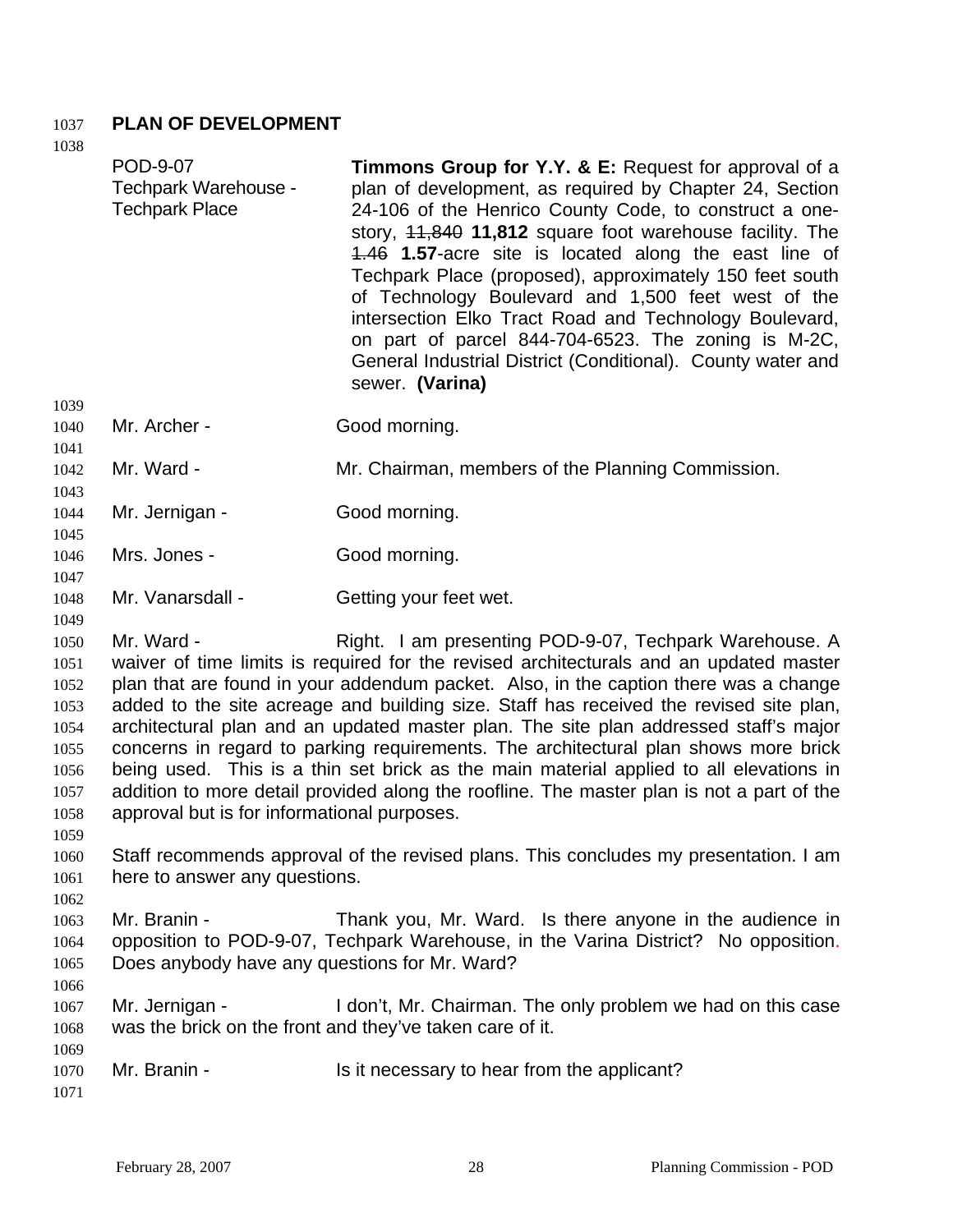1072 Mr. Jernigan - No sir. 1073 1074 1075 1076 1077 1078 1079 1080 1081 1082 1083 1084 1085 1086 1087 1088 1089 1090 1091 1092 1093 1094 1095 1096 1097 1098 1099 1100 1101 1102 1103 1104 1105 1107 1108 1109 1110 1112 1113 1114 1115 1117 Mr. Branin - Ckay. Mr. Jernigan - Mr. Chairman, with that, I would like to move for approval of POD-9-07, Techpark Warehouse. Mrs. Jones - **Don't we have to waive the time limits?** Mr. Jernigan - I'm sorry. First of all, I'd like to waive the time limits on POD-9-07. Mr. Vanarsdall - Second. Mr. Branin - The Motion made by Mr. Jernigan and seconded by Mr. Vanarsdall. All in favor say aye. All opposed say no. The times limits are waived. The Planning Commission approved to waive the time limits. Mr. Jernigan - With that, Mr. Chairman, I'd like to move for approval of POD-9-07, Techpark Warehouse in the Varina District with annotations on the plans, the standard conditions for developments of this type, and the additional conditions #24 through #36, and recommendation from staff on the addendum, and also the acreage change on the addendum to 1.57. Mr. Vanarsdall - Second. Mr. Branin - The Motion made by Mr. Jernigan and seconded by Mr. Vanarsdall. All in favor say aye. All opposed say no. The motion carries. The Planning Commission approved POD-9-07, Techpark Warehouse subject to the annotations on the plans, the standard conditions attached to these minutes for developments of this type, and the additional conditions: 1106 24. The easements for drainage and utilities as shown on approved plans shall be granted to the County in a form acceptable to the County Attorney prior to any occupancy permits being issued. The easement plats and any other required information shall be submitted to the County Real Property Agent at least sixty (60) days prior to requesting occupancy permits. 1111 25. The limits and elevations of the 100-year frequency flood shall be conspicuously noted on the plan "Limits of 100 Year Floodplain." In addition, the delineated 100 year floodplain must be labeled "Variable Width Drainage and Utility Easement." The easement shall be granted to the County prior to the issuance of any occupancy permits. 1116 26. The developer shall provide fire hydrants as required by the Department of Public Utilities and Division of Fire.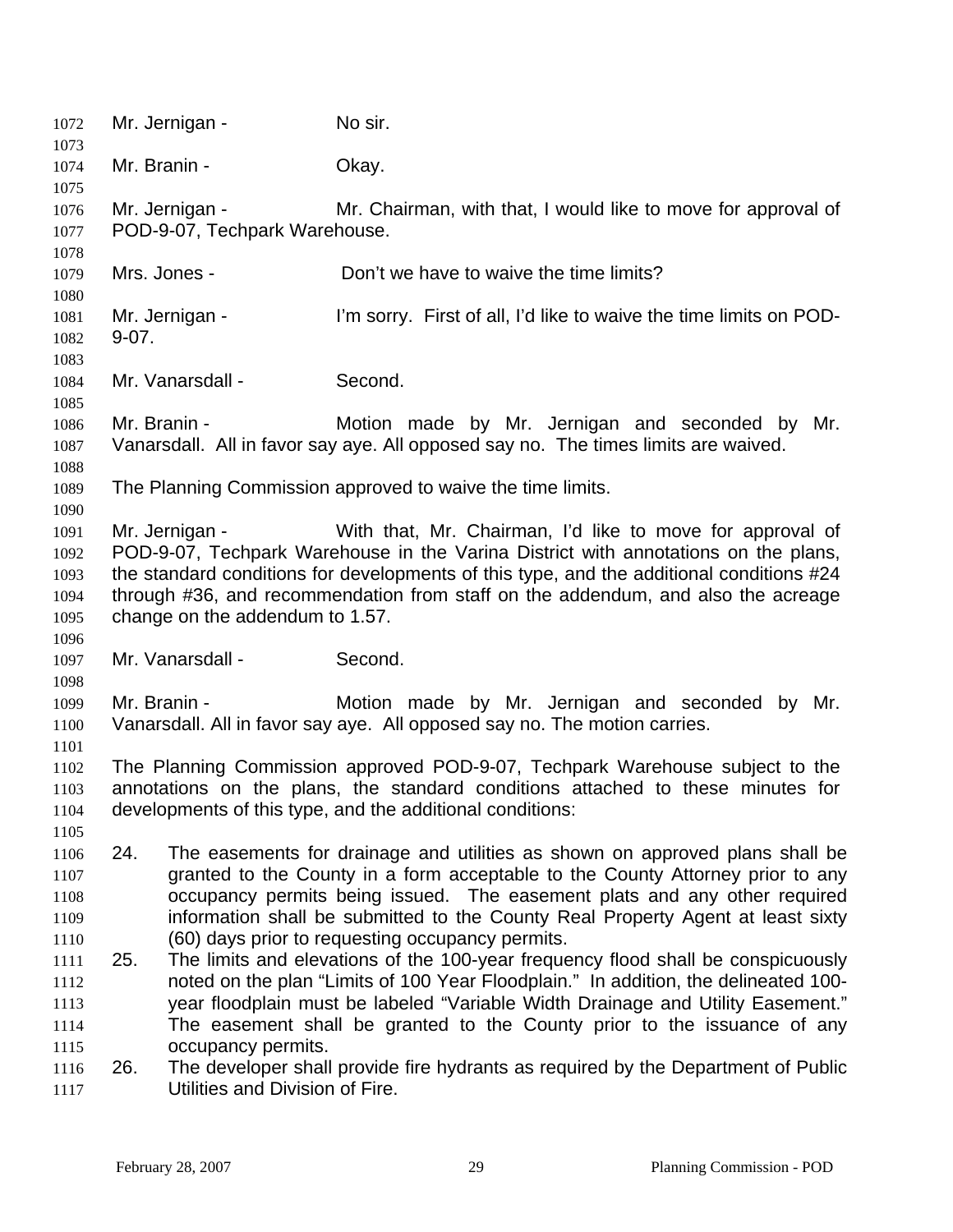- 1118 27. All repair work shall be conducted entirely within the enclosed building.
- 1119 28. Outside storage shall not be permitted.
- 1120 1121 29. The proffers approved as a part of zoning case C-30C-97 shall be incorporated in this approval.
- 1122 1123 1124 1125 30. The certification of building permits, occupancy permits and change of occupancy permits for individual units shall be based on the number of parking spaces required for the proposed uses and the amount of parking available according to approved plans.
- 1126 1127 1128 31. Any necessary off-site drainage and/or water and sewer easements must be obtained in a form acceptable to the County Attorney prior to final approval of the construction plans.
- 1129 1130 1131 32. Deviations from County standards for pavement, curb or curb and gutter design shall be approved by the County Engineer prior to final approval of the construction plans by the Department of Public Works.
- 1132 1133 33. The loading areas shall be subject to the requirements of Chapter 24, Section 24-97(b) of the Henrico County Code.
- 1134 1135 1136 34. Insurance Services Office (ISO) calculations must be included with the plans and contracts and must be approved by the Department of Public Utilities prior to the issuance of a building permit.
- 1137 1138 1139 1140 1141 35. The conceptual master plan, as submitted with this application, is for planning and information purposes only. All subsequent detailed plans of development and construction plans needed to implement this conceptual plan may be administratively reviewed and approved and shall be subject to all regulations in effect at the time such subsequent plans are submitted for review/approval.
- 1142 1143 1144 1145 1146 36. The location of all existing and proposed utility and mechanical equipment (including HVAC units, electric meters, junction and accessory boxes, transformers, and generators) shall be identified on the landscape plans. All equipment shall be screened by such measures as determined appropriate by the Director of Planning or the Planning Commission at the time of plan approval**.**
- 1148 **SUBDIVISION**

1147

SUB-15-07 Carriage Hill (February 2007 Plan) 7860-7882 Doran Road **AES Consulting Engineers for E. F. Mosley, LLC and Centex Homes:** The 2.4 21.33-acre site proposed for a subdivision of 45-single-family homes is located on the west side of Doran Road, approximately .36 miles south of Donrett Lane/Four Mile Run Parkway on parcels 819-689- 8194 (part), 820-689-1644 (part), 818-688-9639 (part), 820-689-0994 and 820-689-3688. The zoning is R-2AC, One-Family Residence District (Conditional) and ASO, Airport Safety Overlay District. County water and sewer. **(Varina) 45 Lots** 

1150

1151 Mr. Branin - Is there anyone in the audience in opposition to SUB-15-07,

1152 Carriage Hill (February 2007 Plan) in the Varina District? No opposition. Ms. Goggin.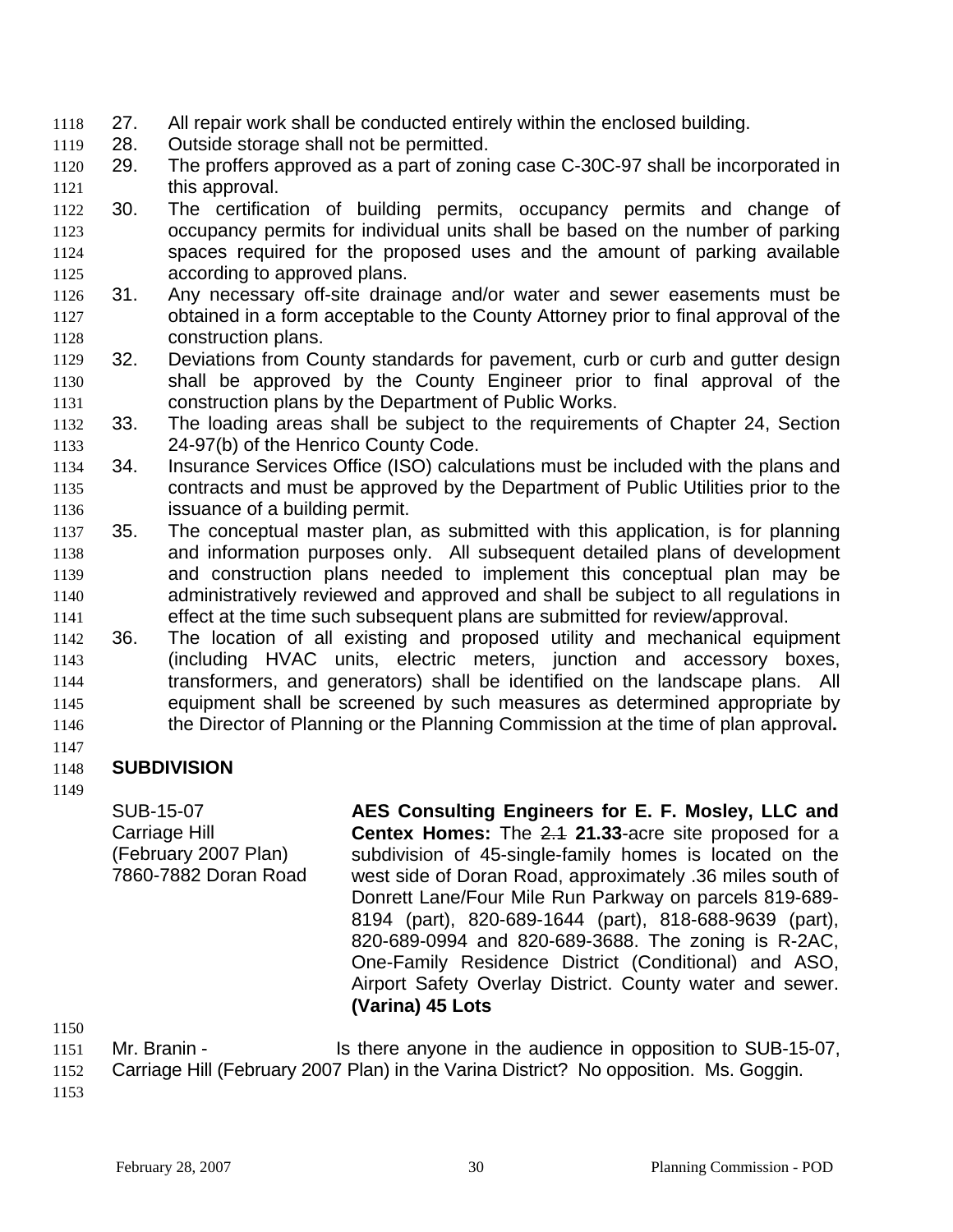1154 Ms. Goggin - Good morning again. 1155 1156 1157 1158 1159 1160 1161 1162 1163 1164 1165 1166 1167 1168 1169 1170 1171 1172 1173 1174 1175 1176 1177 1178 1179 1180 1181 1182 1183 1184 1185 1186 1187 1188 1189 1190 1191 1192 1193 1194 1195 1196 1197 1198 Mr. Vanarsdall - Good morning, Ms. Goggin. Ms. Goggin - At the time of the rezoning for this subdivision, the neighbors in the adjacent Doran Forrest subdivision expressed concern about the amount of trees that would be taken out by the initial homebuilder, as well as with construction traffic cutting through their neighborhood. To address their concerns, the developer proffered at the time of initial construction, a 20-foot natural buffer that will be retained along the northern property line as shown on the plan. The buildable areas on lots 13 and 14 will be adjusted prior to construction plan approval to comply with the proffer. A proffer prohibiting a construction entrance from Jarwin Lane and limiting the hours of construction was provided to address the traffic issue. The proffer limits construction access to the site from Doran Road. Staff has requested, and the applicant has agreed, to an additional condition of approval for this subdivision requiring a construction phasing plan in the construction documents for compliance with the proffers. Staff recommends approval subject to the annotations on the staff plans, conditions 12 through 17 in the agenda, and additional condition 18 on page 5 in your handout addendums. I would be happy to answer any questions the Commission may have. Jeff McKay from Centex Homes, Bill Johns from AES Engineering, and Mr. Mosley, the current property owner, are here to answer any questions the Commission may have of them. Mr. Branin - **Example 3** Does any body have any questions for Ms. Goggin? Mr. Jernigan - She did such a fine job of getting this all straight, we're all ready to go. Mr. Branin - Isn't it great? Would anybody like to hear from the applicant? Mr. Jernigan - The Unit need to. Mr. Branin - Ckay, let's do it. Mr. Jernigan - Mr. Chairman, with that, I will move for approval of SUB-15- 07, Carriage Hill, subject to the annotations on the plans, the standard conditions for subdivisions served by public utilities, and the following additional conditions #12 through #17, and #18 on the addendum. Mr. Vanarsdall - Second. Mr. Branin - The Motion made by Mr. Jernigan and seconded by Mr. Vanarsdall. All in favor say aye. All opposed say no. That motion carries.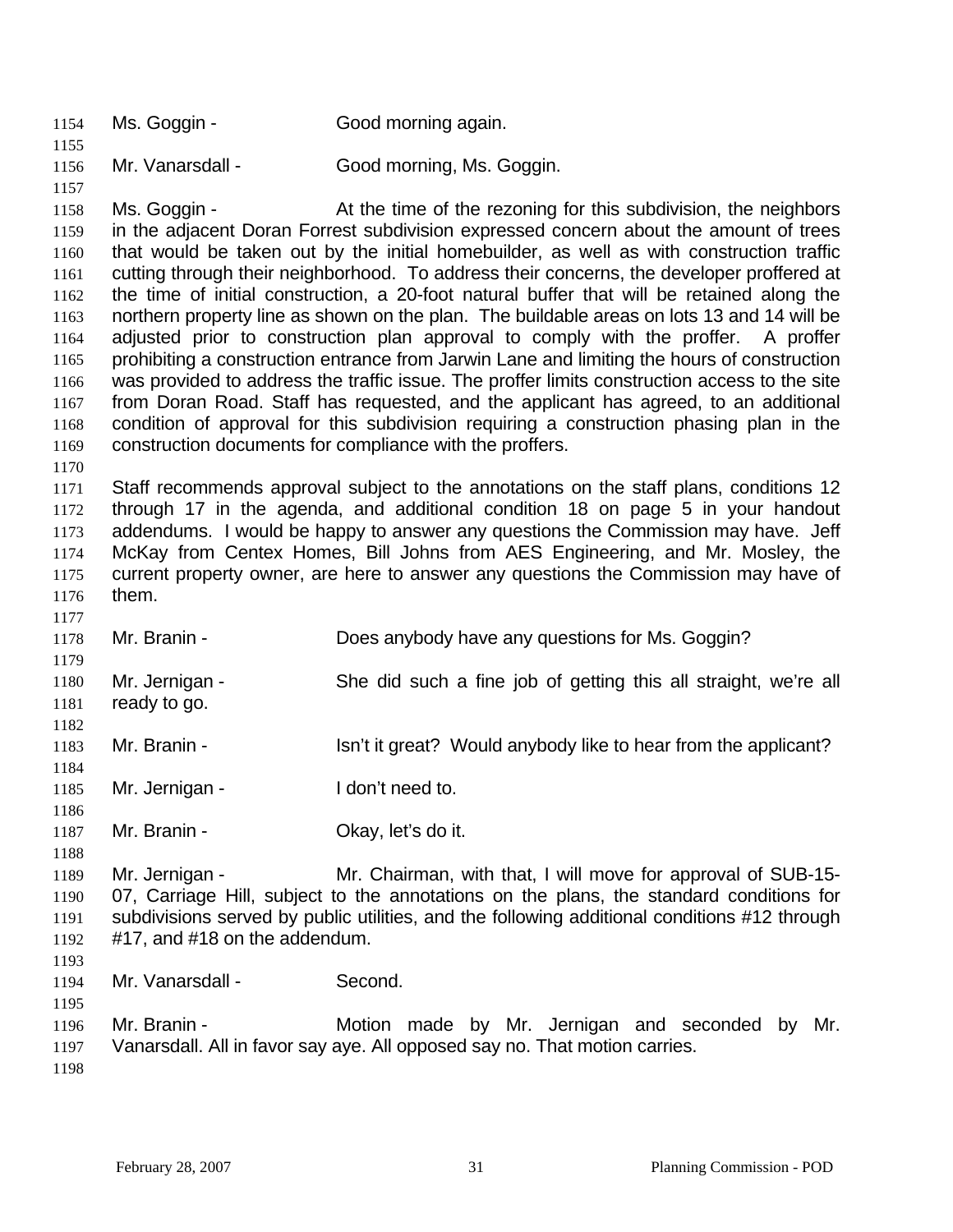The Planning Commission granted conditional approval to subdivision Carriage Hill (February 2007 Plan), subject to the standard conditions attached to these minutes for subdivisions served by public utilities, the annotations on the plans, and the following additional conditions: 1199 1200 1201 1202

- 1204 1205 1206 12. Prior to requesting recordation, the developer shall furnish a letter from Dominion Virginia Power and Virginia Natural Gas stating that this proposed development does not conflict with its facilities.
- 1207 1208 1209 1210 13. The detailed plant list and specifications for the landscaping to be provided within the 25-foot-wide planting strip easement along Doran Road shall be submitted to the Department of Planning for review and approval prior to recordation of the plat.
- 1211 1212 14. A County standard sidewalk shall be constructed along the west side of Doran Road.
- 1213 1214 15. The proffers approved as part of zoning case C-35C-06 shall be incorporated in this approval.
- 1215 1216 1217 1218 1219 16. Prior to requesting the final approval, a draft of the covenants and deed restrictions for the maintenance of the common area by a homeowners association shall be submitted to the Department of Planning for review. Such covenants and restrictions shall be in form and substance satisfactory to the County Attorney and shall be recorded prior to recordation of the subdivision plat.
- 1220 1221 1222 1223 1224 1225 1226 1227 17. Any future building lot containing a BMP, sediment basin or trap and located within the buildable area for a principal structure or accessory structure, may be developed with engineered fill. All material shall be deposited and compacted in accordance with the Virginia Uniform Statewide Building Code and geotechnical guidelines established by a professional engineer. A detailed engineering report shall be submitted for the review and approval by the Building Official prior to the issuance of a building permit on the affected lot. A copy of the report and recommendations shall be furnished to the Directors of Planning and Public Works.
- 1228 1229 1230 1231 18. A construction operation phasing schedule shall be provided in the construction plan. The phasing schedule shall include installation and removal of barricades prohibiting construction traffic from using Jarwin Lane, vendor notification, and the hours of permitted construction per proffer #25 of C-35C-06.
- 1233 1234 Mr. Silber - Finally on the agenda would be consideration of your minutes from the January 24, 2007 Planning Commission meeting.
- 1235

1237

1240

1232

1203

#### 1236 **APPROVAL OF MINUTES: January 24, 2007 Minutes**

- 1238 1239 Mr. Vanarsdall - Inotice Mrs. Jones didn't find too many this time. That means they're going in the right direction, Mr. Chairman, Mr. Secretary.
- 1241 1242 1243 Mr. Branin - **Communishing Communish Communisher** Supersity and didn't get a chance to really get into it.
- 1244 Mrs. Jones - The Commission will never know.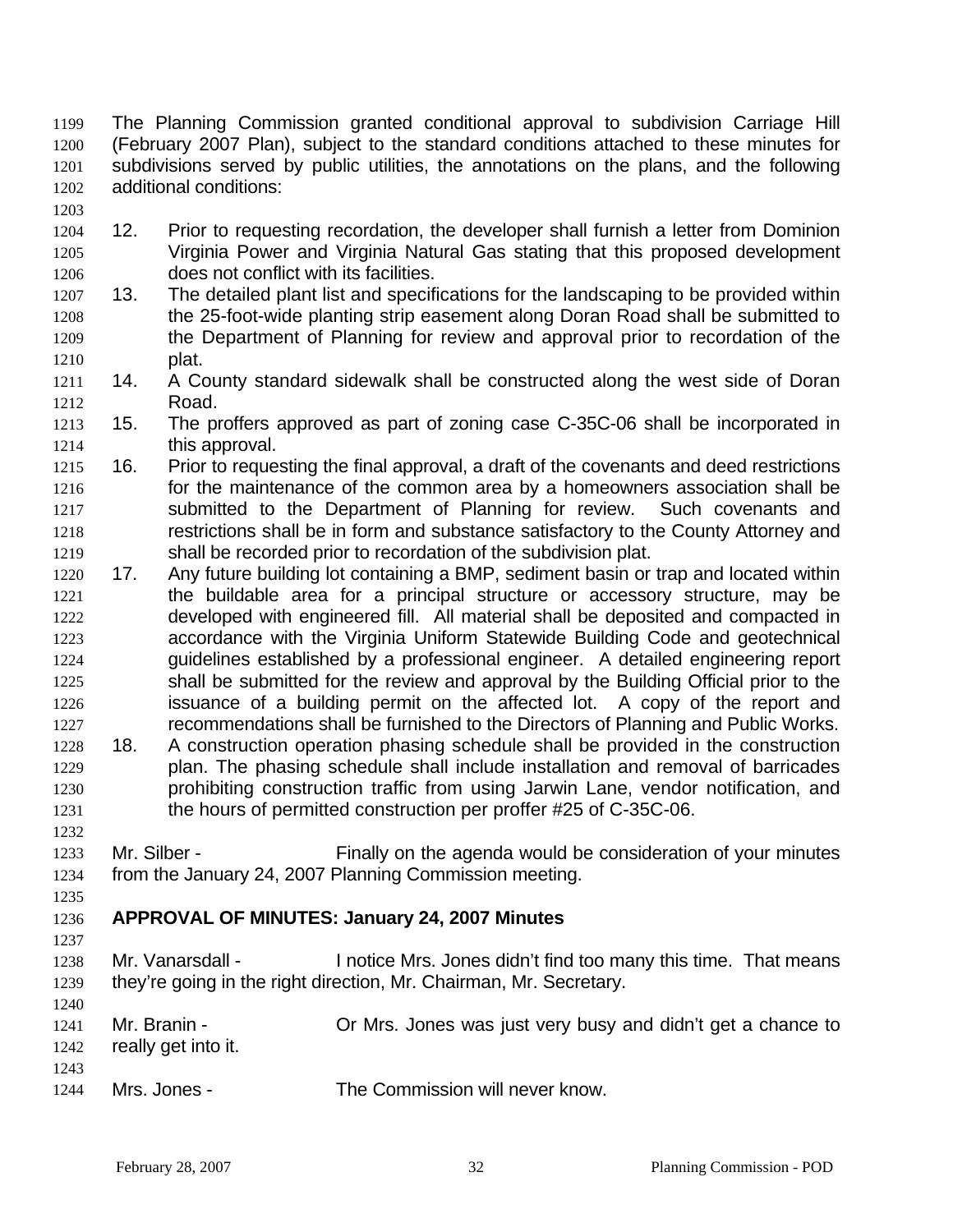Mr. Vanarsdall - Just to show you that I read mine, on page 27, line 1026, where it says, "I believe the applicants," it should be "applicant." Mr. Branin - The incked up on all the ones Mrs. Jones did, but I didn't catch that. Mr. Jernigan - It should be singular not plural. Mrs. Jones - The Istand corrected. Mr. Silber - We'll make that change. I appreciate that, Mr. Jernigan. Mr. Jernigan - Mrs. Jones has been critiquing hers so well, I figured I better read mine a little closer. Mrs. Jones - I move we accept the minutes as corrected. Mr. Branin - So moved. Mr. Jernigan - Second. Mr. Branin - Motion made by Mrs. Jones and seconded by Mr. Jernigan. All in favor say aye. All opposed say no. The motion carries. The Planning Commission approved the January 24, 2007 minutes as corrected. Mr. Silber - I think the only announcement that I had was I just wanted to remind the Planning Commission that the APA Conference in Philadelphia is fast approaching. I believe the dates are April 14 – 18. You all realize that there is money in the budget to allow each of you to go if you're interested. I do believe that Mr. Vanarsdall is going and Mr. Jernigan. I'm not sure if I've heard from the others or if my staff has heard from the others. Mr. Archer - I hope somebody else is going. I don't think those two should go up there by their self. Mr. Jernigan - We were safe in Chicago. Mr. Silber - Any other Commission members considering going? Mr. Branin - The Muslim Considering it.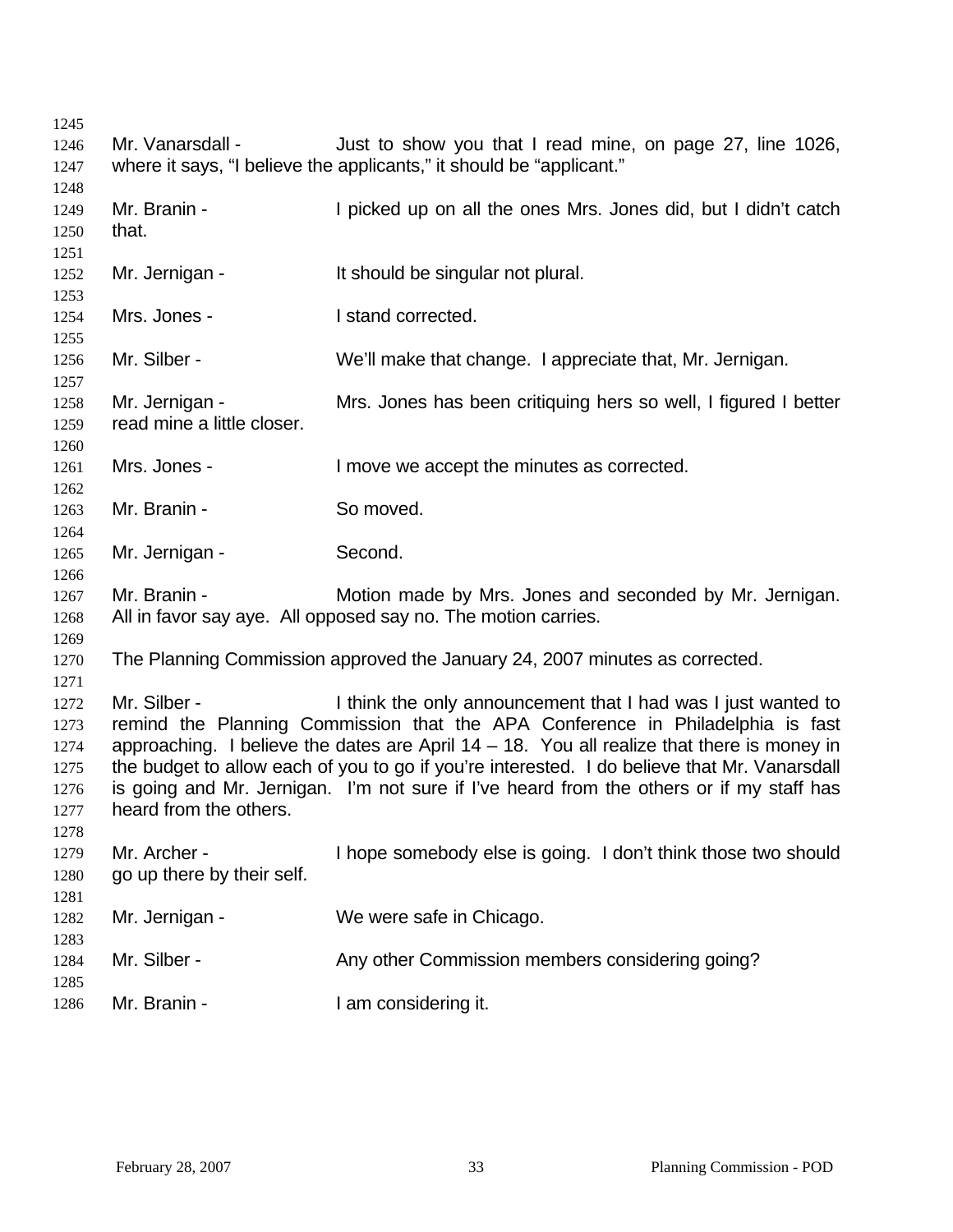Mr. Silber - You're considering it. Okay. If you can let me or Melba Mitchell know, Melba will make the arrangements for you. You can travel how you wish train, plane, or car. I would encourage you to make that decision fairly soon because hotels book very quickly and many of the activities of the conference will book. Mr. Vanarsdall - I don't think anyone ever notices, but the later you wait, the more it costs the County. It's on that schedule. Have you had a chance to look at the train? Mr. Silber - I have and I am going up by train. Mr. Vanarsdall - Do you remember how much it was? Mr. Silber - **Melba made the arrangements.** I want to say about \$130 roundtrip. Mr. Vanarsdall - Good. Mr. Jernigan - Are you flying? Mr. Vanarsdall - Yes. Which car are you assigned to? Mr. Silber - The Letter of Letter and Mr. Silber - The Letter of Letter and The Letter and The Letter and The Letter and The Letter and The Letter and The Letter and The Letter and The Letter and The Letter and The Letter Mr. Vanarsdall - The mail car, you say? Mr. Jernigan - The club car. That's where you get a club soda. Mr. Vanarsdall - I have an announcement. I am not coming back to any meetings this month. Mr. Branin - Ckay, thank you, Mr. Vanarsdall. Considering this is the last one. Mr. Archer - Think I'll join you in that, Mr. Vanarsdall. Mr. Branin - The meeting is adjourned. Mrs. Jones - Second.